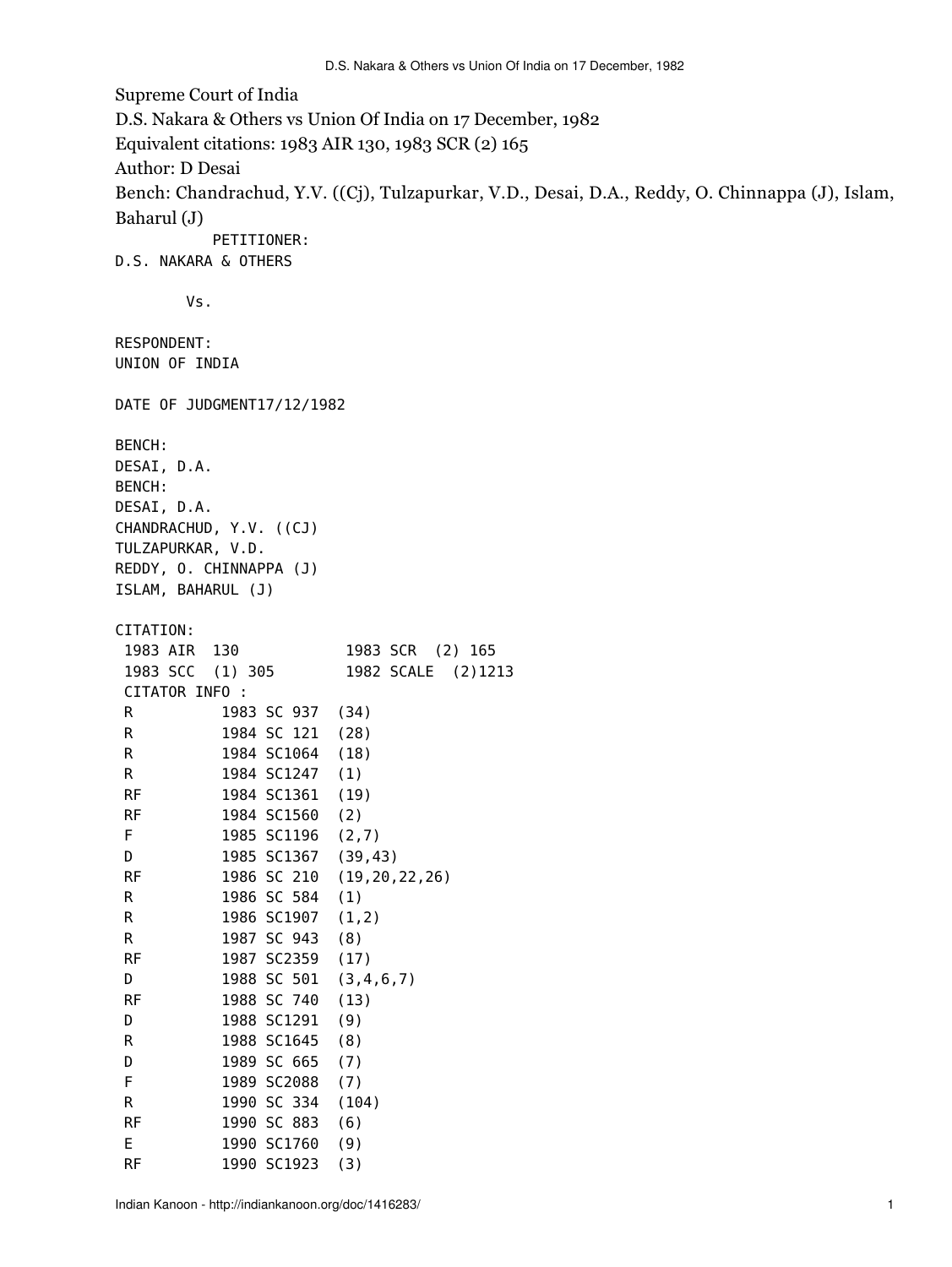| - D | 1990 SC2043 (2,7)   |                                   |
|-----|---------------------|-----------------------------------|
| F.  |                     | 1991 SC1182 (6 TO 16, 18, 19, 23) |
| -RF | 1991 SC1743 (1.2.4) |                                   |
| R   | 1992 SC 96 (11)     |                                   |
| -R  |                     | 1992 SC 767 (2,4, TO 8, 10)       |

## ACT:

 Constitution of India, Art. 14-Central Civil Services (Pension) Rules, 1972 and Regulations governing pension for Armed Forces Personnel-Liberalisation in computation of pension effective from specified date-Divides pensioners so as to confer benefit on some while denying it to others-Classification arbitrary, devoid of rational nexus to object of liberalisation and violative of Art. 14

 Constitution of India, Art. 14- Doctrine of severability-Severance may have effect of enlarging scope of legislation.

 Rules and Regulations governing grant of pension-Pension is a right-Deferred portion of compensation for service rendered-Also a social-welfare measure.

## HEADNOTE:

 By a Memorandum dated May 25, 1979 (Exhibit P-1) the Government of India liberalised the formula for computation of pension in respect of employees governed by the Central Civil Services (Pension) Rules, 1972 and made it applicable to employees retiring on or after March 31, 1979. By another Memorandum issued on September 23, 1979 (Exhibit P-2) it extended the same, subject to certain limitations, to the Armed Forces' personnel retiring on or after April 1, 1979. Petitioners 1 and 2 who had retired in the year 1972 from the Central Civil Service and the Armed Forces' service respectively, and petitioner No. 3, a registered society espousing the cause of pensioners all over the country, challenged the validity of the above two memoranda in so far as the liberalisation in computation of pension had been made applicable only to those retiring on or after the date specified and the benefit of liberalisation had been denied to all those who had retired earlier.

 Counsel for petitioners contended that all pensioners entitled to receive pension under the relevant rules form a class irrespective of the dates of their retirement and there cannot be a mini-classification within this class; that the differential treatment accorded to those who had retired prior to the specified date is violative of Art. 14 as the choice of specified date is wholly arbitrary and the classification based on the fortuitous circumstance of retirement before or subsequent to the specified date is invalid; and that the scheme of liberalisation in computation of pension must be uniformly enforced with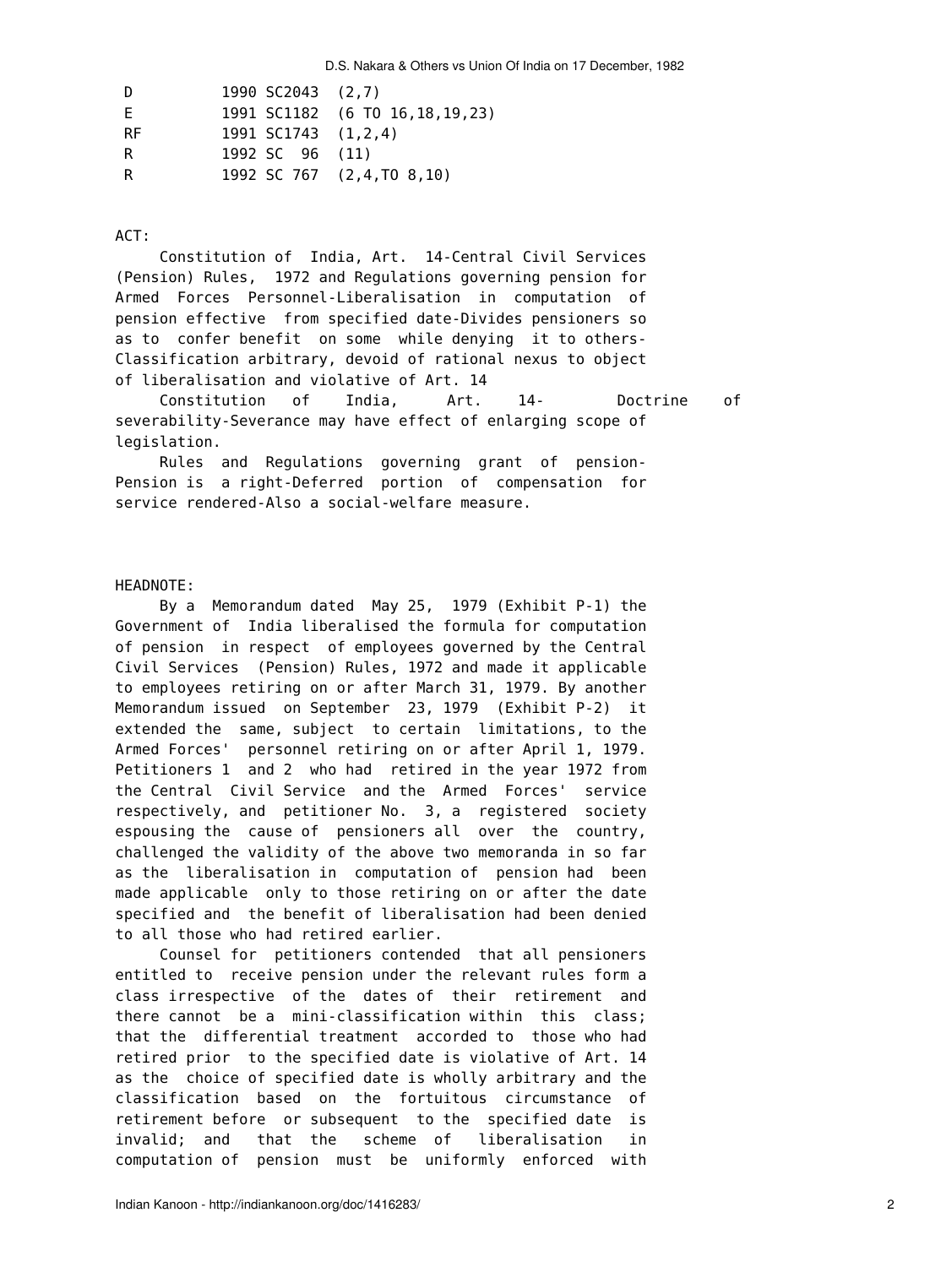regard to all pensioners. 166

 Counsel for respondents contended that a classification based on the date of retirement is valid for the purpose of granting pensionary benefits; that the specified date is an integral part of the scheme of liberalisation and the Government would never have enforced the scheme devoid of the date; that the doctrine of severability cannot be invoked to sever the specified date from the scheme as it would have the effect of enlarging the class of pensioners covered by the scheme and when the legislature has expressly defined the class to which the legislation applies it would be outside the judicial function to enlarge the class; that there is not a single case where the court has included some category within the scope of provisions of a law to maintain its constitutionality; that since the scheme of liberalisation has financial implications, the Court cannot make it retroactive; that if more persons divided the available cake the residue falling to the share of each, especially to the share of those who are not before the court would become far less and therefore no relief could be given to the petitioners that pension is always correlated to the date of retirement and the court cannot change the date of retirement and impose fresh commutation benefit which may burden the exchequer to the tune of Rs. 233 crores; and that the third petitioner has no locus standi in the case.

Allowing the petitions,

 $\hat{\phantom{a}}$ 

 HELD: Article 14 strikes at arbitrariness in State action and ensures fairness and equality of treatment. It is attracted where equals are treated differently without any reasonable basis. The principle underlying the guarantee is that all persons similarly circumstanced shall be treated alike both in privileges conferred and liabilities imposed. Equal laws would have to be applied to all in the same situation and there should be no discrimination between one person and another if as regards the subject-matter of the legislation their position is substantially the same. Article 14 forbids class legislation but permits reasonable classification for the purpose of legislation. The classification must be founded on an intelligible differentia which distinguishes persons or things that are grouped together from those that are left out of the group and that differentia must have a rational nexus to the object sought to be achieved by the statute in question. In other words, there ought to be causal connection between the basis of classification and the object of the statute. The doctrine of classification was evolved by the Court for the purpose of sustaining a legislation or State action designed to help weaker sections of the society. Legislative and executive action may accordingly be sustained by the court if the State satisfies the twin tests of reasonable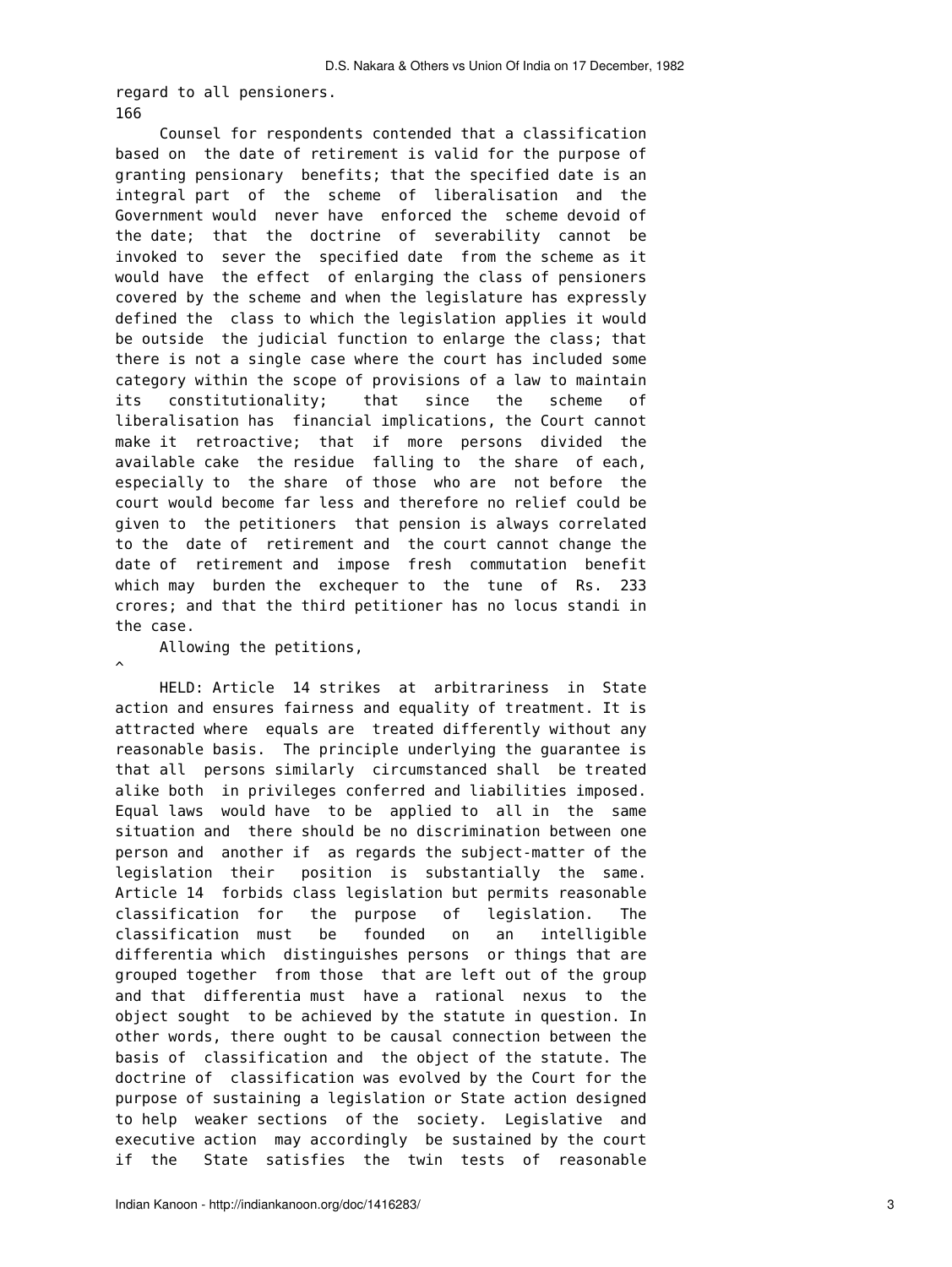classification and the rational principle correlated to the object sought to be achieved. A discriminatory action is liable to be struck down unless it can be shown by the Government that the departure was not arbitrary but was based on some valid principle which in itself was not irrational, unreasonable or discriminatory.

 [176 B, 178 D-E, 179 B-C, 177 C-D, 179 C-D, 176 E-F, 179 H, 180 A-C]

 Maneka Gandhi v. Union of India, [1978] 2 S.C.R. 621; Ram Krishna Dalmia v. Shri Justice S.R. Tendolkar & Ors ., [1959] S.C.R. 279; In re Special Courts Bill, [1979] 2 S.C.R, 476; E.P Royappa v. State of Tamil Nadu, [1974] 2 S.C.R. 348; Ajay Hasia etc. v. Khalid Mujib Sehravardi & Ors., [1981] 2 S.C.R. 79; Air India etc. v. Nargesh Meerza & Ors., [1982] 1 S.C.R. 438 and Ramana Dayaram Shetty v. International Airport Authority of India & Ors., [1979] 3 S.C.R. 1014, referred to. 167

 In the instant case, looking to the goals for the attainment of which pension is paid and the welfare State proposed to be set up in the light of the Directive Principles of State Policy and Preamble to the Constitution it indisputable that pensioners for payment of pension from a class. When the State considered it necessary to liberalise the pension scheme in order to augment social security in old age to government servants it could not grant the benefits of liberalisation only to those who retired subsequent to the specified date and deny the same to those who had retired prior to that date. The division which classified the pensioners into two classes on the basis of the specified date was devoid of any rational principle and was both arbitrary and unprincipled being unrelated to the object sought to be achieved by grant of liberalised pension and the guarantee of equal treatment contained in Art. 14 was violated inasmuch as the pension rules which were statutory in character meted out differential and discriminatory treatment to equals in the matter of computation of pension from the dates specified in the impugned memoranda. [190 F-H, 194 A-C, 194 F-H]

 (ii) Prior to the liberalisation of the formula for computation of pension average emoluments of the last 36 months' service of the employee provided the measure of pension. By the liberalised scheme, it is now reduced to average emoluments of the last 10 months' service. Pension would now be on the higher side on account of two fortuitous circumstances, namely, that the pay scales permit annual increments and usually there are promotions in the last one or two years of the employee's service. Coupled with it a slab system for computation has been introduced and the ceiling of pension has been raised. Pensioners who retired prior to the specified date would suffer triple jeopardy, viz., lower average emoluments, absence of slab system and lower ceiling.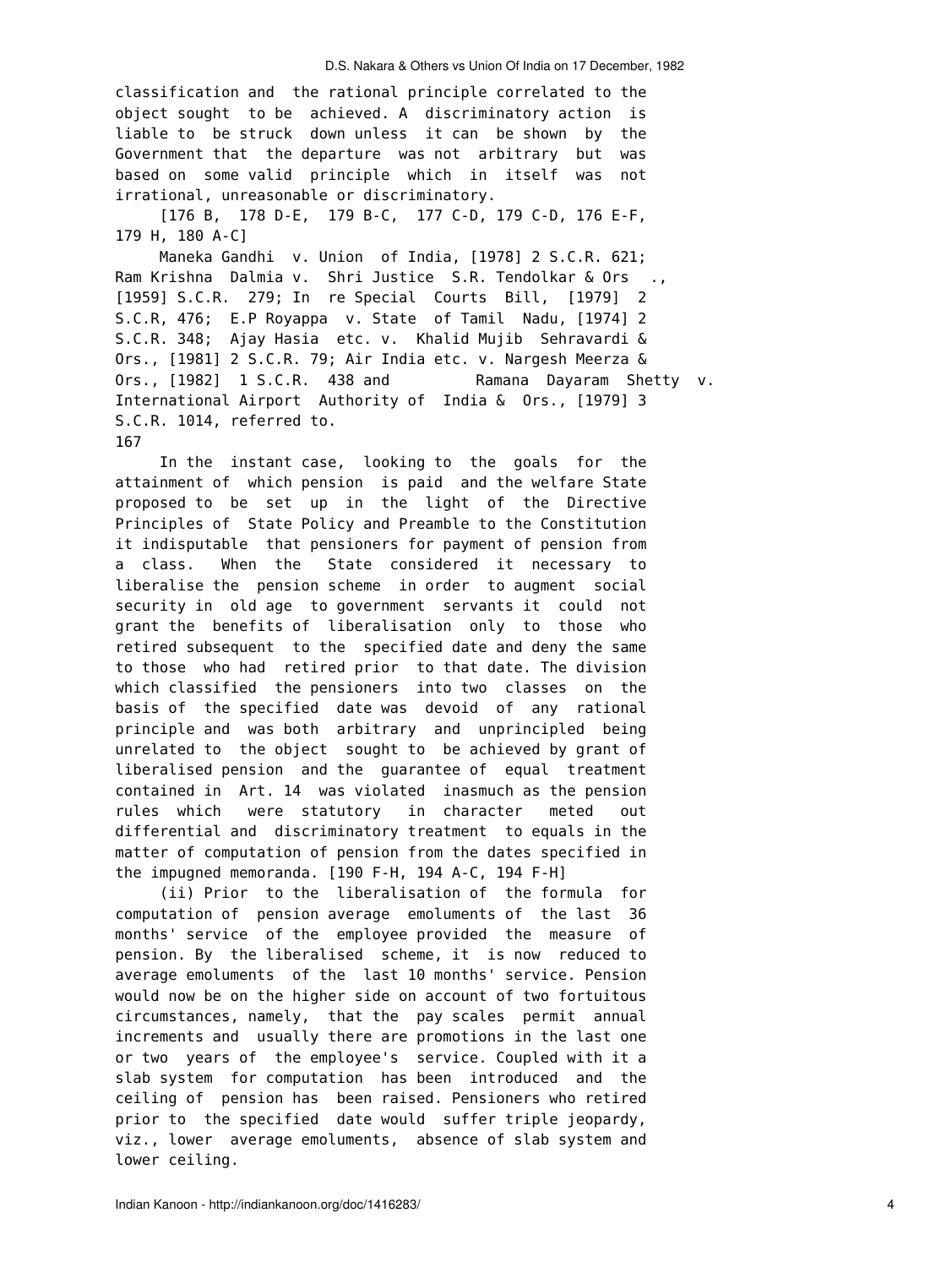[191 A-D]

 (iii) Both the impugned memoranda do not spell out the raison d'etre for liberalising the pension formula. In the affidavit in opposition it is stated that the liberalisation was decided by the government in view of the persistent demand of the employees represented in the scheme of Joint Consultative Machinery. This would clearly imply that the pre-liberalised scheme did not provide adequate protection in old age, and that a further liberalisation was necessary as a measure of economic security. The government also took note of the fact that continuous upward movement of the cost of living index and diminishing purchasing power of rupee necessitated upward revision of pension. When the government favourably responded to the demand it thereby ipso facto conceded that there was a larger available national cake, part of which could be utilised for providing higher security to retiring employees. With this underlying intendment of liberalisation, it cannot be asserted that it was good enough only for those who would retire subsequent to the specified date but not for those who had already retired. [191 F-G, 192 A, 191 H, 192 B]

 2. If removal of arbitrariness can be brought about by severing the mischievous portion, the discriminatory part ought to be removed retaining the beneficial portion. [198 F]

 In the instant case, the petitioners do not challenge, but seek the benefit of the liberalised pension scheme. Their grievance is of the denial to them of the same by arbitrary introduction of words of limitation. There is nothing

## 168

immutable about the choosing of an event as an eligibility criteria subsequent to a specified date. If the event is certain but its occurrence at a point of time is considered wholly irrelevant and arbitrarily selected having an undesirable effect of dividing a homogeneous class and of introducing discrimination the same can be easily severed and set aside. It is therefore just and proper that the words introducing the arbitrary fortuitous circumstance which are vulnerable as denying equality be severed and struck down. In Exhibit P-1 the words:

 "That in respect of the Government servants who were in service on the 31st March, 1979 and retiring from service on or after that date.

and in Exhibit P-2, the words:

 "the new rates of pension are effective from Ist April 1979 and will be applicable to all service officers who became/become noneffective on or after that date"

are unconstitutional and are struck down with the specification that the date mentioned therein will be relevant as being one from which the liberalised pension scheme becomes operative. Omitting the unconstitutional part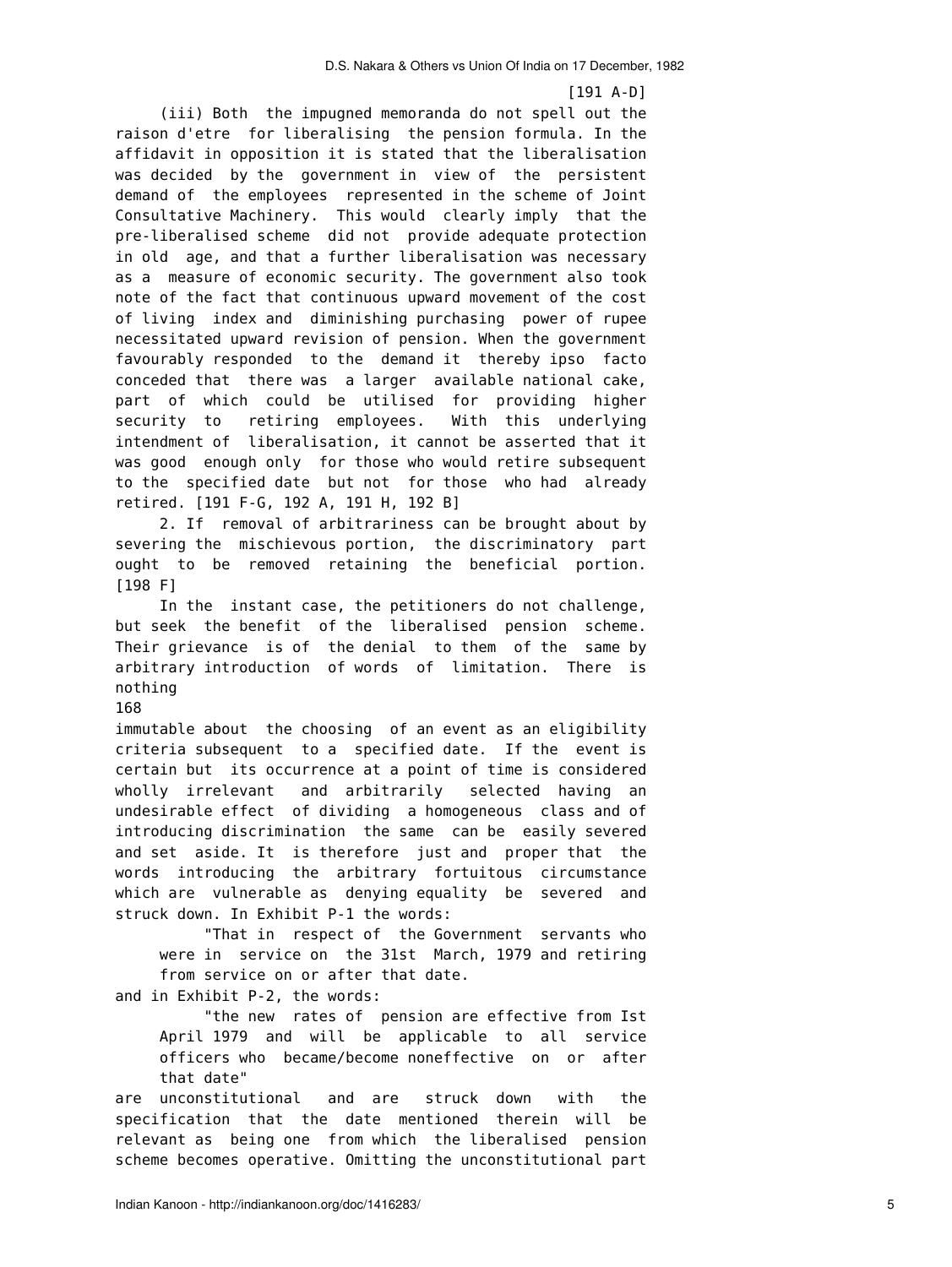it is declared that all pensioners governed by the 1972 Rules and Army Pension Regulations shall be entitled to pension as computed under the liberalised pension scheme from the specified date, irrespective of the date of retirement. Arrears of pension prior to the specified date as per fresh computation is not admissible. [190A-C, 198 G, 198 E-F, 205 F-H, 209 F-H, 210 A-D]

 D.R. Nim v. UNion of India , [1967] 2 S.C.R. 325; and Jaila Singh & Anr. v. State of Rajasthan & Ors., [1975] Supp. S.C.R. 428, relied on.

Union of India & Anr. v. M/s. Parameswaran Match Works etc., [1975] 2 S.C.R. 573; and D.C. Gouse & Co. etc. v. State of Kerala & Anr. etc., [1980] 1 S.C.R. 804, explained and distinguished.

 Louisville Gas Co. v. Alabama Power Co., 240 U.S. 30 [1927], referred to.

 (ii) The reading down of the impugned memoranda by severing the objectionable portion would not render the liberalised pension scheme vague, unenforceable or unworkable. The Court is not legislating in reading down the memoranda; when the Court strikes down the basis of classification as violative of Art. 14 it merely sets at naught the unconstitutional portion retaining the constitutional portion. There is no difficulty in implementing the scheme omitting the event happening after the specified date, retaining the more human formula for computation of pension. The pension will have to be recomputed in accordance with the provisions of the liberalised pension scheme as salaries were required to be recomputed in accordance with the recommendation of the Third Pay Commission but becoming operative from the specified date. The Court is satisfied that the additional financial liability that may be imposed by bringing 169

in pensioners who retired prior to April 1, 1979 within the fold of the liberalised pension scheme is not too high to be unbearable or such as would have detracted the Government from covering the old pensioners under the scheme. The severance of the nefarious unconstitutional part does not adversely affect future pensioners and their presence in these petitions is irrelevant.

 [204 G-H, 197 E-F, 206 B, 196 G, 208 G, 199 B] (iii) To say that by its approach the Court is restructuring the liberalised pension scheme is to ignore the constitutional mandate. The Court is not conferring benefits by its approach; it is only removing the illegitimate classification and after its removal the law takes its own course. [206 D-E]

 (iv) It is not correct to say that if the unconstitutional part is struck down the Parliament would not have enacted the measure. The executive, with parliamentary mandate, liberalised the pension scheme. It is implicit in the scheme that the need to grant a little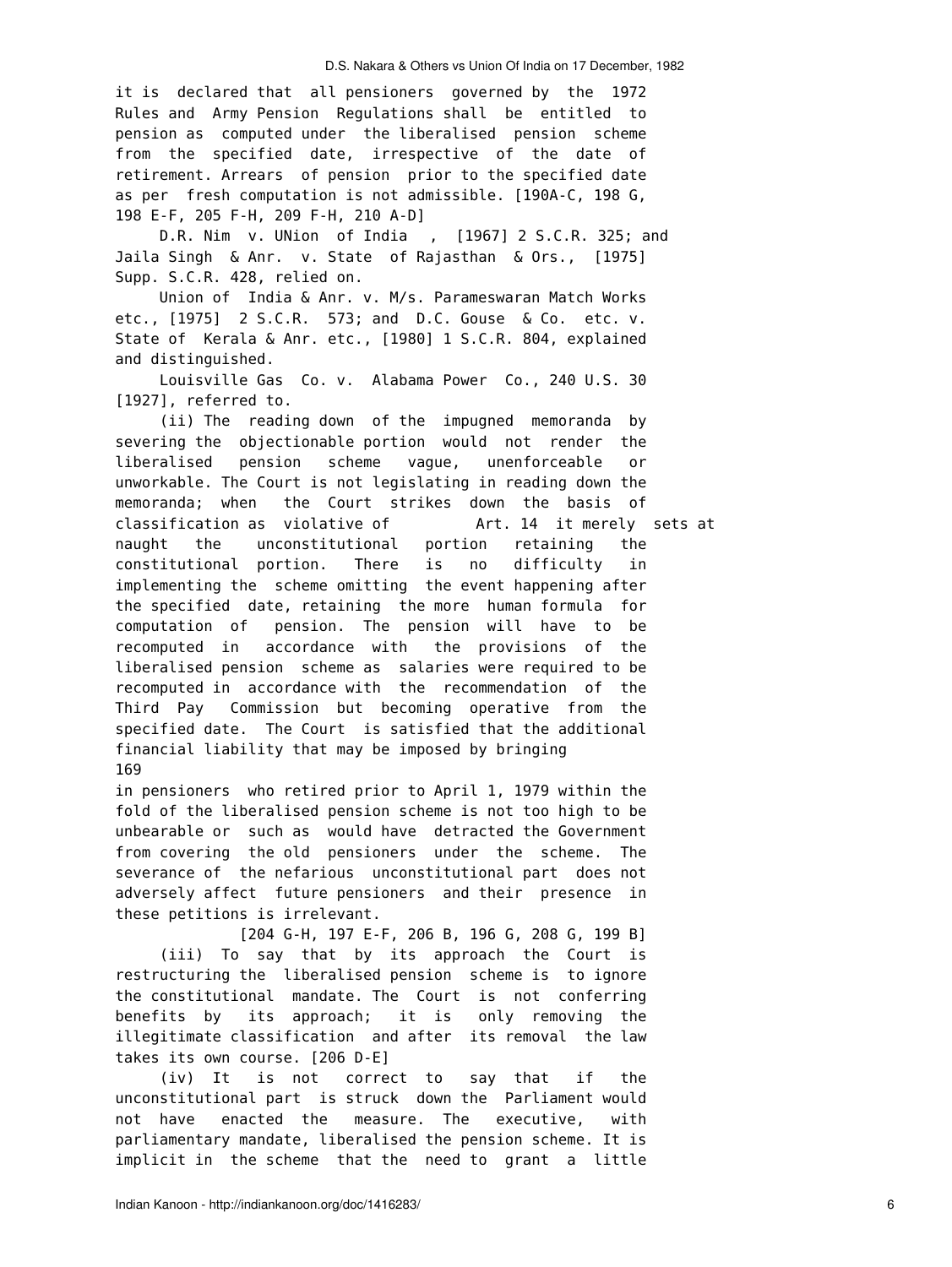higher rate of pension to the pensioners was considered eminently just. One could have understood persons in the higher pay bracket being excluded from the benefit of the scheme because it would have meant that those in the higher pay bracket could fend for themselves. Such is not the exclusion. The exclusion is of a whole class of people who retired before a certain date. Parliament would not have hesitated to extend the benefit otherwise considered eminently just and this becomes clearly discernible from p.35 of the 9th Report of the Committee on Petitions (6th Lok Sabha), April 1979. [206 H, 207 A-E]

 (v) Whenever classification is held to be impermissible and the measure can be retained by removing the unconstitutional portion of the classification, the resultant effect may be of enlarging the class. In such a situation the court can strike down the words of limitation in an enactment. That is what is called reading down the measure. There is no principle that severance limits the scope of legislation but can never enlarge it. [205 B-C]

 Jaila Singh & Ors. v State of Rajasthan & Ors., [1975] Supp. S.C.R. 428 and Randhir Singh v. Union of India & Ors. [1982] 1 S.C.C. 618, relied on.

 (vi) The absence of precedent does not deter the court. Every new norm of socio-economic justice, every new measure of social justice commenced for the first time at some point of time in history. If at that time it was rejected as being without a precedent, law as an instrument of social engineering would have long since been dead. [193 G, 193 C-D]

 (vii) The court is not making the scheme of liberalisation retroactive by its approach. Retroactiveness is implicit in the theory of wages. When revised pay-scales are introduced from a certain date, all existing employees are brought on to the revised scales adopting a theory of fitments and increments for past service. The benefit of revised scales is not limited to those who enter service subsequent to the date fixed for introducing revised scales but is extended to all those in service prior to that date. Even in the case of the new retiral benefit of gratuity under the Payment of Gratuity Act, 1972, past service was taken into consideration. The scheme of liberalisation is not a new retiral benefit; it is

an upward revision of an existing benefit. Pension has correlation to average emoluments and the length of qualifying service and any liberalisation would pro tanto ber etroactive in the narrow sense of the term. Assuming the government had not prescribed the specified date and thereby provided that those retiring, pre and past the specified date, would all be governed by the liberalised pension scheme it would be both prospective and retroactive. Only the pension will have to be recomputed in the light of the formula enacted in the liberalised pension scheme and

<sup>170</sup>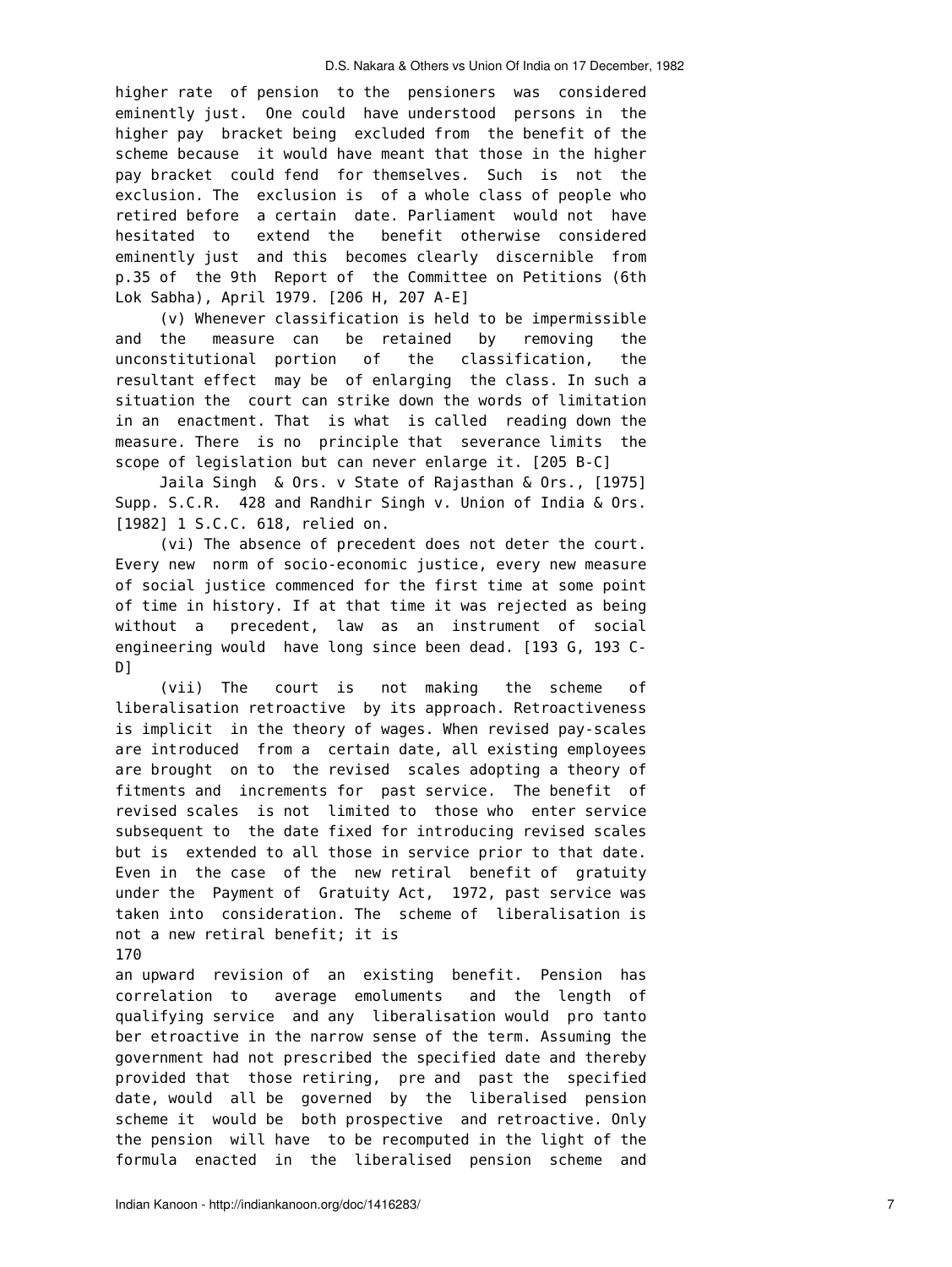effective from the date the revised scheme comes into force. A statute is not properly called retroactive because a part of the requisites for its action is drawn from a time antecedent to its passing.

 [195 H, 196 H, 196 G, 196 D, 196 B-D] Craies on Statute Law, Sixth Edition, p. 387 referred to.

 (viii) There is no question of pensioners dividing the pension fund which, if more persons are admitted to the scheme, would pro rata affect the share. The pension scheme, including the liberalised scheme, is non-contributory in character. The payment of pension is a statutory liability undertaken by the Government. Whatever becomes due and payable on account of pension is recognised as an item of expenditure and is budgeted for every year. At any given point of time there is no fixed or pre-determined pension fund which is divided amongst eligible pensioners. [195 C-G]

 (ix) The date of retirement of each employee remaining as it is, there is no question of fresh commutation of pension of the pensioners who retired prior to 31st March 1979 and have already availed of the benefit of commutation. It is not open to them to get that benefit at this late date because commutation has to be availed of within the specified time limit from the date of actual retirement. [206 C-D]

 3. The discernible purpose underlying the pension scheme must inform the interpretative process and it should receive a liberal construction. [185 G-H]

 (i) Pension is a right; not a bounty or gratuitous payment. The payment of pension does not depend upon the discretion of the Government but is governed by the rules and a government servant coming within those rules is entitled to claim pension. [186 A-B]

 Deoki Nandan Prasad v.State of Bihar & Ors.,[1971] Supp. S.C.R. 634 and State of Punjab & Anr.v Iqbal Singh, [1976] 3 S.C.R. 360, referred to.

 (ii) The pension payable to a government employee is earned by rendering long and efficient service and therefore can be said to be a deferred portion of the compensation for service rendered. [185 F]

 (iii) Pension also has a broader significance in that it is a social-welfare measure rendering socio-economic justice by providing economic security in old age to those who toiled ceaselessly in the hey-day of their life. [185 D-E, 186 B-C]

 (iv) Pension as a retirement benefit is in consonance with and in furtherance of the goals of the Constitution. The goals for which pension is

171

paid themselves give a fillip and push to the policy of setting up a welfare state. The preamble to the Constitution envisages the establishment of a socialist republic. The basic framework of socialism is to provide a decent standard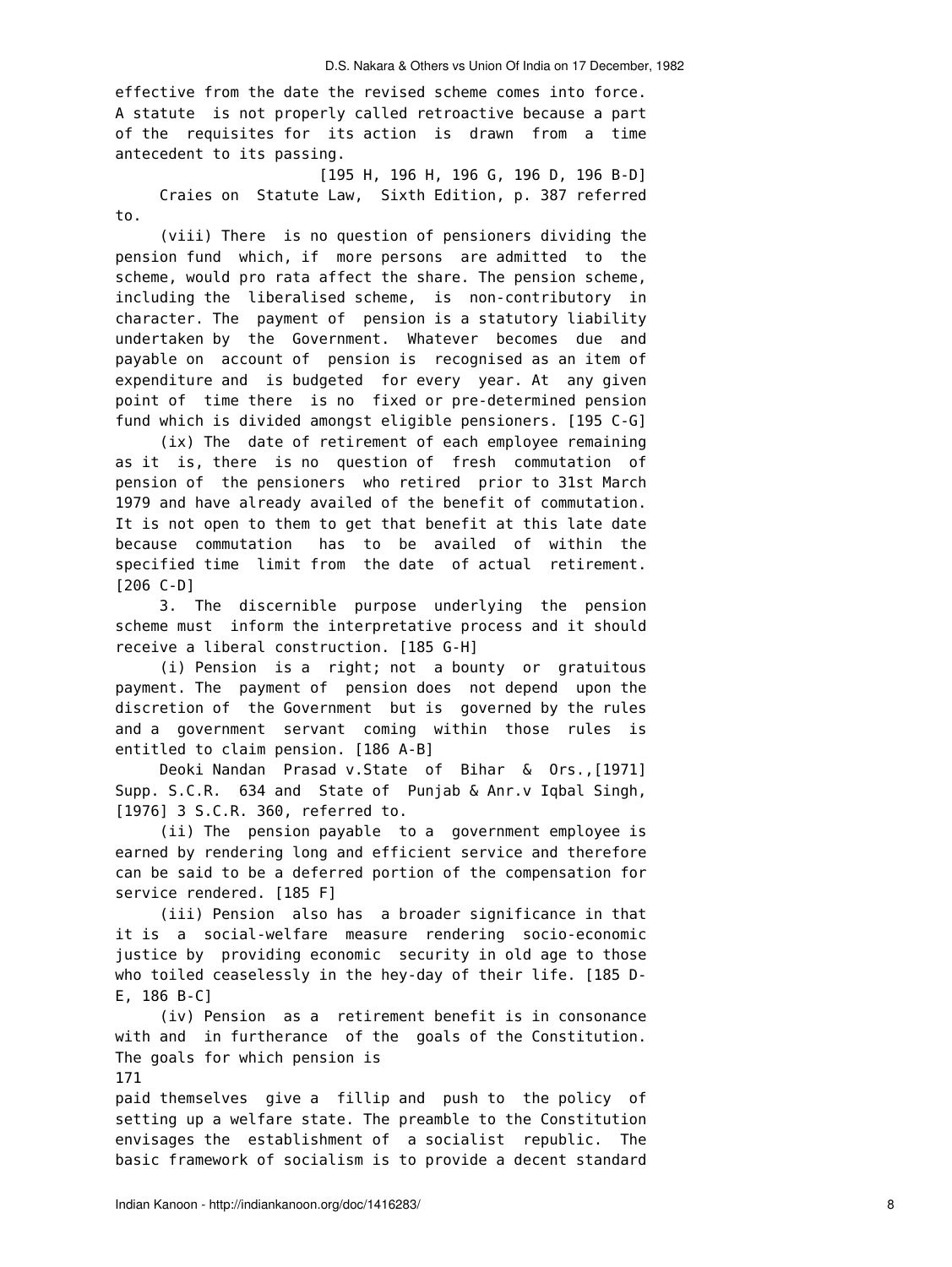of life to the working people and especially provide security from cradle to grave. Article 41 enjoins the State to secure public assistance in old age, sickness and disablement. Every state action whenever taken must be directed and must be so interpreted as to take society one step towards the goal of establishing a socialist welfare society. While examining the constitutional validity of legislative/administrative action, the touchstone of Directive Principles of State Policy in the light of the Preamble provides a reliable yardstick to hold one way or the other. [190 E,187 F,189 A-B,189 H]

 Randhir Singh v. Union of India & Ors., [1982] I S.C.C. 618 and Minerva Mills Ltd. & Ors. v. Union of India & Ors., [1981] I S.C.R. 206, referred to.

 4. Any member of the public having sufficient interest can maintain an action for judicial redress for public injury arising from breach of public duty or from violation of some provision of the Constitution or the law and seek enforcement of such public duty and observance of such constitutional or legal provision. The locus standi of petitioner No. 3 which seeks to enforce rights that may be available to a large number of old, infirm retirees is unquestionable as it is a non-political, non-profit, voluntary organisation registered under the Societies Registration Act, 1860 and its members consist of public spirited citizens who have taken up the cause of ventilating legitimate public problems. [208 H, 209 A-C]

 S.P.Gupta v. Union of India, [1981] Supp. S.C.C.87, referred to.

JUDGMENT:

ORIGINAL JURISDICTION : Writ Petition Nos. 5939-41 of 1980.

Anil B. Divan, Mrs. Vineeta Sen Gupta and P.H.Parekh for the Petitioners L.N.Sinha,Attorney General, M.M. Abdul Khader, N. Nettar and Miss A. Subhashini for Union of India.

G.L. Sanghi and Randhir Jain for the interveners. S.R.Srivastava for the Intervener.

K.K. Gupta for the Intervener.

The Judgment of the Court was delivered by DESAI,J.With a slight variation to suit the context Woolesey's prayer : "had I served my God as reverently as I did my king, I would not have fallen on these days of penury" is chanted by petitioners in this group of petitions in the Shellian tune : 'I fall on the thorns of life I bleed.' Old age, ebbing mental and physical prowess, atrophy of both muscle and brain powers permeating these petitions, the petitioners in the fall of life yearn for equality of treatment which is being meted out to those who are soon going to join and swell their own ranks, Do pensioners entitled to receive superannuation or retiring pension under Central Civil Services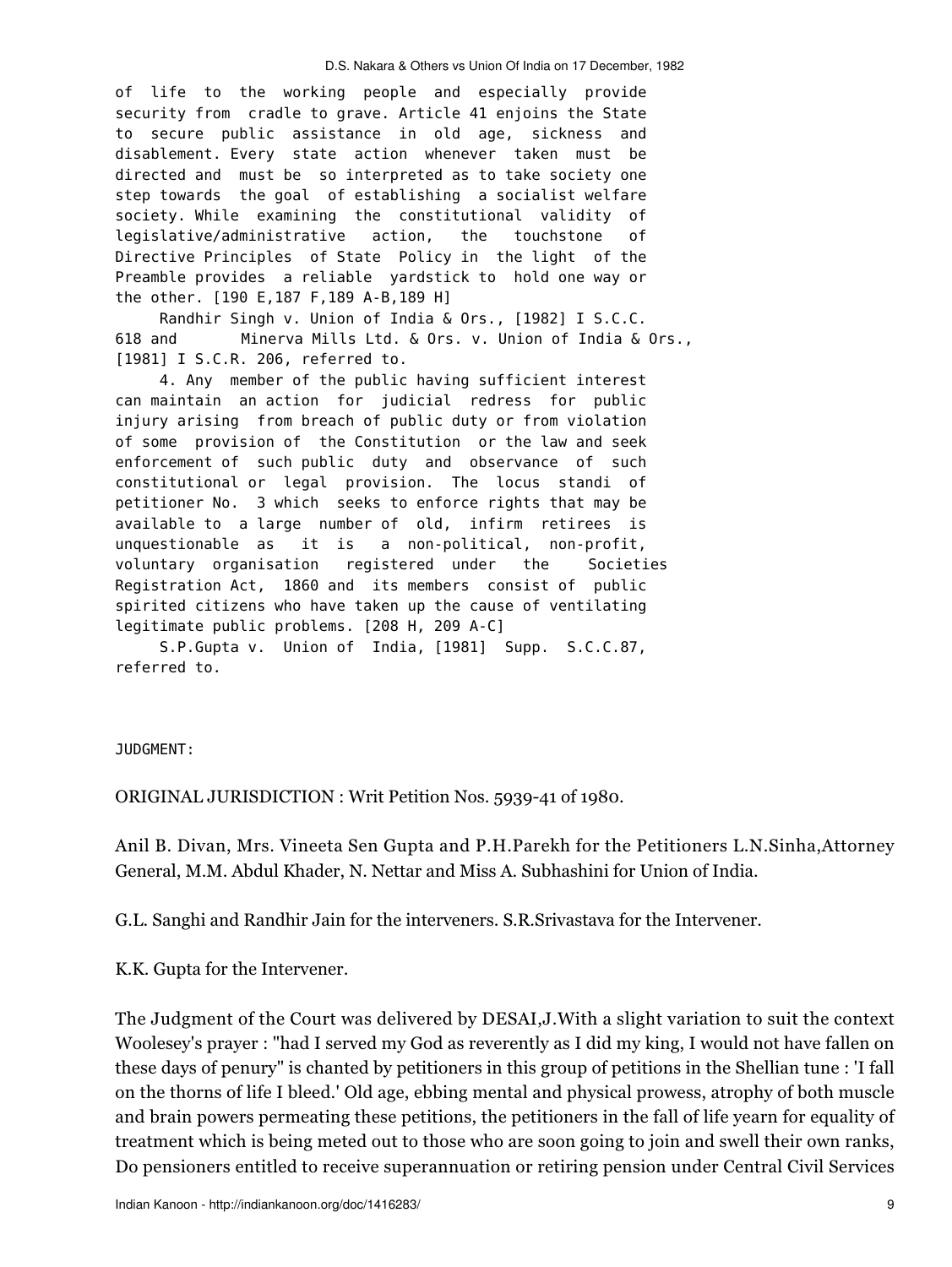(Pension) Rules, 1972 ('1972 Rules' for short) form a class as a whole ? Is the date of retirement a relevant consideration for eligibility when a revised formula for computation of pension is ushered in and made effective from a specified date ? Would differential treatment to pensioners related to the date of retirement qua the revised formula for computation of pension attract Article 14 of the Constitution and the element of discrimination liable to be declared unconstitutional as being violative of Art. 14 ? These and the related questions debated in this group of petitions call for an answer in the backdrop of a welfare State and bearing in mind that pension is a socio-economic justice measure providing relief when advancing age gradually but irrevocably impairs capacity to stand on one's own feet.

Factual matrix has little relevance to the issues raised and canvassed at the hearing. Petitioners 1 and 2 are retired pensioners of the Central Government, the first being a civil servant and the second being a member of the service personnel of the Armed Forces. The third petitioner is a society registered under the Societies Registration Act, 1860, formed to ventilate the legitimate public problems and consistent with its objective it is espousing the cause of the pensioners all over the country. Its locus standi is in question but that is a different matter. The first petitioner retired in 1972 and on computation, his pension worked out at Rs. 675/- p.m. and along with the dearness relief granted from time to time, at the relevant time he was in receipt of monthly pension of Rs. 935/-. The second petitioner retired at or about that time and at the relevant time was in receipt of a pension plus dearness relief of Rs. 981/- p.m. Union of India has been revising and liberalising the pension rules from time to time. Some landmark changes may be noticed.

The First Central Pay Commission (1946-47) recommended that the age of retirement in future should be uniformly 58 years for all services and the scale of pension should be 1/80 of the emoluments for each year of service, subject to a limit of 35/80 with a ceiling of Rs. 8,000 per year for 35 years of service, which the Government of India while accepting the recommendation raised to Rs. 8,100 per year which would earn a monthly pension of Rs. 675 at the maximum. The Second Central Pay Commission (1957-58) re-affirmed that the age of superannuation should be 58 years for all classes of public servants but did not recommend any increase in the non- contributory retirement benefits and recommended that if in future any improvement is to be made, it was the considered view of the Commission that these benefits should be on a contributory basis. The Administrative Reforms Commission ('ARC' for short) set up by the Government of India in 1956 took note of the fact that the cost of living has shot up and correspondingly the possibility of savings has gone down and consequently the drop in wages on retirement is in reality much steeper than what the quantum of pension would indicate, and accordingly the ARC recommended that the quantum of pension admissible may be raised to 3/6 of the emoluments of the last three years of service as against the existing  $3/8$  and the ceiling should be raised from Rs. 675 p.m. to Rs. 1000 p.m. Before the Government could take its decision on the recommendations of the ARC, the Third Central Pay Commission was set up. One of the terms of reference of the Third Pay Commission was 'death-cum- retirement benefits of Central Government employees'. The Third Pay Commission did not examine the question of relief to pensioners because in its view unless the terms of reference were suitably amended it would not be within their jurisdiction to examine this question and on a reference by them, the Government of India decided not to amend the terms of reference. With regard to the future pensioners the Third Pay Commission while reiterating that the age of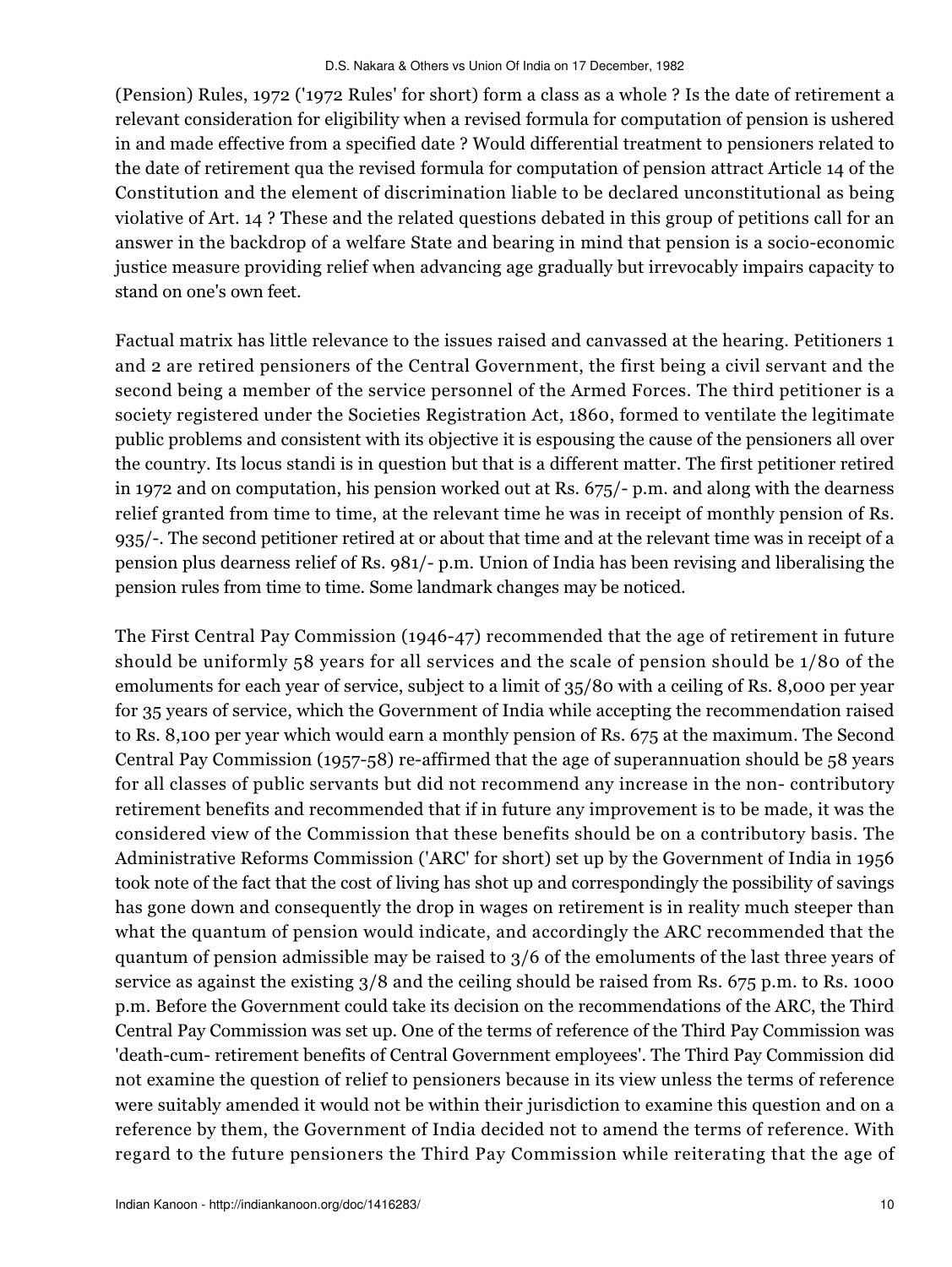superannuation should continue to be 58 years further recommended that no change in the existing formula for computing pension is considered necessary. The only important recommendation worth noticing is that the Commission recommended that the existing ceiling of maximum pension should be raised from Rs. 675 to Rs. 1,000 p.m. and the maximum of the gratuity should be raised from Rs. 24,000 to Rs. 30,000.

On May 25, 1979, Government of India, Ministry of Finance, issued Office Memorandum No. F-19(3)-EV-79 whereby the formula for computation of pension was liberalised but made it applicable to Government servants who were in service on March 31, 1979 and retire from service on or after that date (specified date for short). The formula introduced a slab system for computation of pension. This liberalised pension formula was applicable to employees governed by the 1972 Rules retiring on or after the specified date. The pension for the service personnel which will include Army, Navy and Air Force staff is governed by the relevant regulations. By the Memorandum of the Ministry of Defence bearing No. B/40725/AG/PS4-C/1816/AD (Pension)/Services dated September 28, 1979, the liberalised pension formula introduced for the government servants governed by the 1972 rules was extended to the Armed Forces personnel subject to limitations set out in the memorandum with a condition that the new rules of pension would be effective from April 1, 1979, and may be applicable to all service officers who become/became non-effective on or after that date. (for short specified date).

The chronology of events herein narrated would bring to surface the contentions raised in these petitions. The liberalised pension formula shall be applicable prospectively to those who retired on or after March 31, 1979 in case of government servants covered by 1972 Rules and in respect of defence personnel those who became/become non-effective on or after April 1, 1979. Consequently those who retired prior to the specified date would not be entitled to the benefits of the liberalised pension formula.

Petitioners accordingly contend that this Court may consider the raison d'etre for payment of pension. If the Pension is paid for past satisfactory service rendered, and to avoid destitution in old age as well as a social welfare or socio-economic justice measure, the differential treatment for those retiring prior to a certain date and those retiring subsequently, the choice of the date being wholly arbitrary, would be according differential treatment to pensioners who form a class irrespective of the date of retirement and, therefore, would be violative of Art. 14. It was also contended that classification based on fortuitous circumstance of retirement before or subsequent to a date, fixing of which is not shown to be related to any rational principle, would be equally violative of Art. 14.

Primary contention is that the pensioners of the Central Government form a class for purpose of pensionary benefits and there could not be mini-classification within the class designated as pensioners. The expression 'pensioner' is generally understood in contra-distinction to the one in service. Government servants in service, in other words, those who have not retired, are entitled to salary and other allowances. Those who retire and are designated as 'pensioners' are entitled to receive pension under the relevant rules. Therefore, this would clearly indicate that those who render service and retire on superannuation or any other mode of retirement and are in receipt of pension are comprehended in the expression 'pensioners'.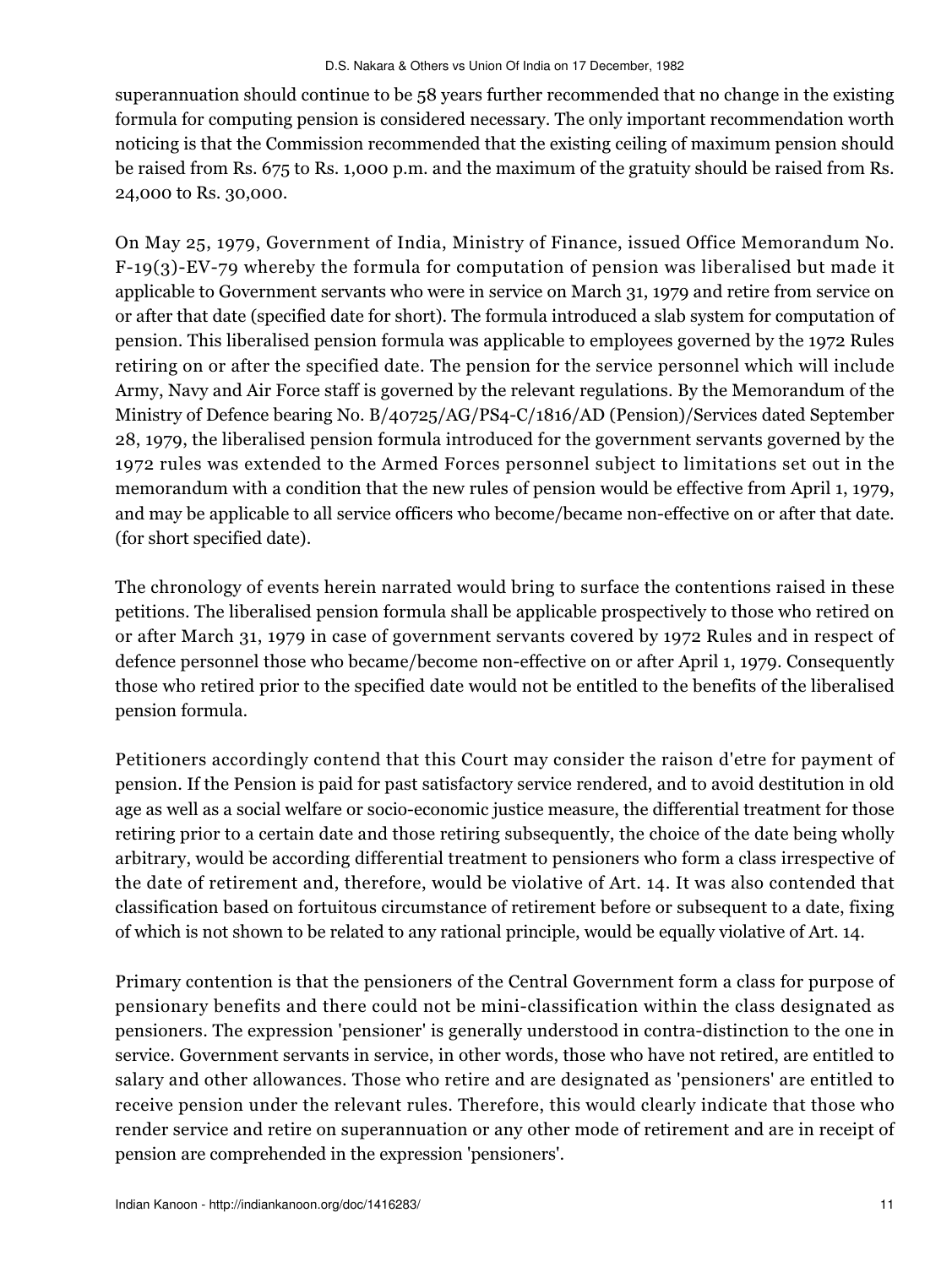Is this class of pensioners further divisible for the purpose of 'entitlement' and 'payment' of pension into those who retired by certain date and those who retired after that date ? If date of retirement can be accepted as a valid criterion for classification, on retirement each individual government servant would form a class by himself because the date of retirement of each is correlated to his birth date and on attaining a certain age he had to retire. It is only after the recommendations of the Third Central Pay Commission were accepted by the Government of India that the retirement dates have been specified to be 12 in number being last day of each month in which the birth date of the individual government servant happens to fall. In other words, all government servants who retire correlated to birth date on attaining the age of superannuation in a given month shall not retire on that date but shall retire on the last day of the month. Now, if date of retirement is a valid criterion for classification, those who retire at the end of every month shall form a class by themselves. This is too microscopic a classification to be upheld for any valid purpose. Is it permissible or is it violative of Art. 14 ?

The scope, content and meaning of Article 14 of the Constitution has been the subject-matter of intensive examination by this Court in a catena of decisions. It would, therefore, be merely adding to the length of this judgment to recapitulate all those decisions and it is better to avoid that exercise save and except referring to the latest decision on the subject in Maneka Gandhi v. Union of India(1) from which the following observation may be extracted:

"...... what is the content and reach of the great equalising principle enunciated in this article ? There can be no doubt that it is a founding faith of the Constitution. It is indeed the pillar on which rests securely the foundation of our democratic republic. And, therefore, it must not be subjected to a narrow, pedantic or lexicographic approach. No attempt should be made to truncate its all-embracing scope and meaning for, to do so would be to violate its activist magnitude. Equality is a dynamic concept with many aspects and dimensions and it cannot be imprisoned within traditional and doctrinaire limits..... Article 14 strikes at arbitrariness in State action and ensures fairness and equality of treatment. The principle of reasonableness, which legally as well as philosophically, is an essential element of equality or non-arbitrariness pervades Article 14 like a brooding omnipresence."

The decisions clearly lay down that though Art. 14 forbids class legislation, it does not forbid reasonable classification for the purpose of legislation. In order, however, to pass the test of permissible classification, two conditions must be fulfilled, viz., (i) that the classification must be founded on an intelligible differentia which distinguishes persons or things that are grouped together from those that are left out of the group; and (ii) that differentia must have a rational relation to the objects sought to be achieved by the statute in question. (see Shri Ram Krishna Dalmia v. Shri Justice S.R. Tendolkar & Others.(1) The classification may be founded on differential basis according to objects sought to be achieved but what is implicit in it is that there ought to be a nexus i.e., causal connection between the basis of classification and object of the statute under consideration. It is equally well settled by the decisions of this Court that Art. 14 condemns discrimination not only by a substantive law but also by a law of procedure.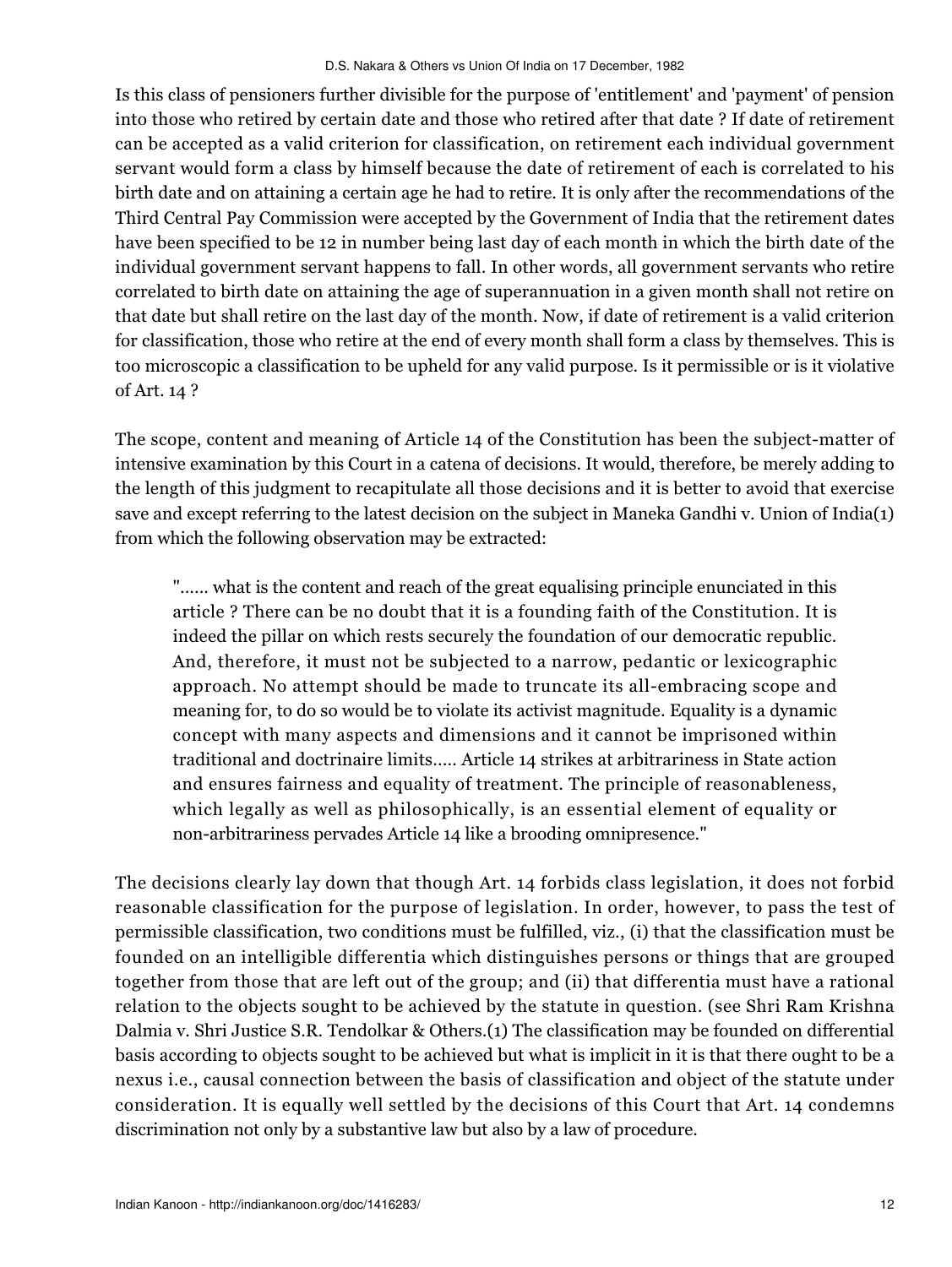After an exhaustive review of almost all decisions bearing on the question of Art. 14, this Court speaking through Chandrachud, C.J. in Re. Special Courts Bill (2) restated the settled propositions which emerged from the judgments of this Court undoubtedly insofar as they were relevant to the decision on the points arising for consideration in that matter. Four of them are apt and relevant for the present purpose and may be extracted. They are:

"3. The constitutional command to the State to afford equal protection of its laws sets a goal not attainable by the invention and application of a precise formula. Therefore, classification need not be constituted by an exact or scientific exclusion or inclusion of persons or things. The Courts should not insist on delusive exactness or apply doctrinaire tests for determining the validity of classification in any given case. Classification is justified if it is not palpably arbitrary.

4. The principle underlying the guarantee of Article 14 is not that the same rules of law should be applicable to all persons within the Indian territory or that the same remedies should be made available to them irrespective of differences of circumstances. It only means that all persons similarly circumstanced shall be treated alike both in privileges conferred and liabilities imposed. Equal laws would have to be applied to all in the same situation, and there should be no discrimination between one person and another if as regards the subject matter of the legislation their position is substantially the same.

6. The law can make and set apart the classes according to the needs and exigencies of the society and as suggested by experience. It can recognise even degree of evil, but the classification should never be arbitrary, artificial or evasive.

7. The classification must not be arbitrary but must be rational, that is to say, it must not only be based on some qualities or characteristics which are to be found in all the persons grouped together and not in others who are left out but those qualities or characteristics must have a reasonable relation to the object of the legislation. In order to pass the test, two conditions must be fulfilled, namely, (1) that the classification must be founded on an intelligible differentia which distinguishes those that are grouped together from others and (2) that differentia must have a rational relation to the object sought to be achieved by the Act."

The other facet of Art. 14 which must be remembered is that it eschews arbitrariness in any form. Article 14 has, therefore, not to be held identical with the doctrine of classification. As was noticed in Maneka Gandhi's case in the earliest stages of evolution of the Constitutional law, Art. 14 came to be identified with the doctrine of classification because the view taken was that Art. 14 forbids discrimination and there will be no discrimination where the classification making the differentia fulfils the aforementioned two conditions. However, in EP. Royappa v. State of Tamil Nadu(1), it was held that the basic principle which informs both Arts. 14 and 16 is equality and inhibition against discrimination. This Court further observed as under: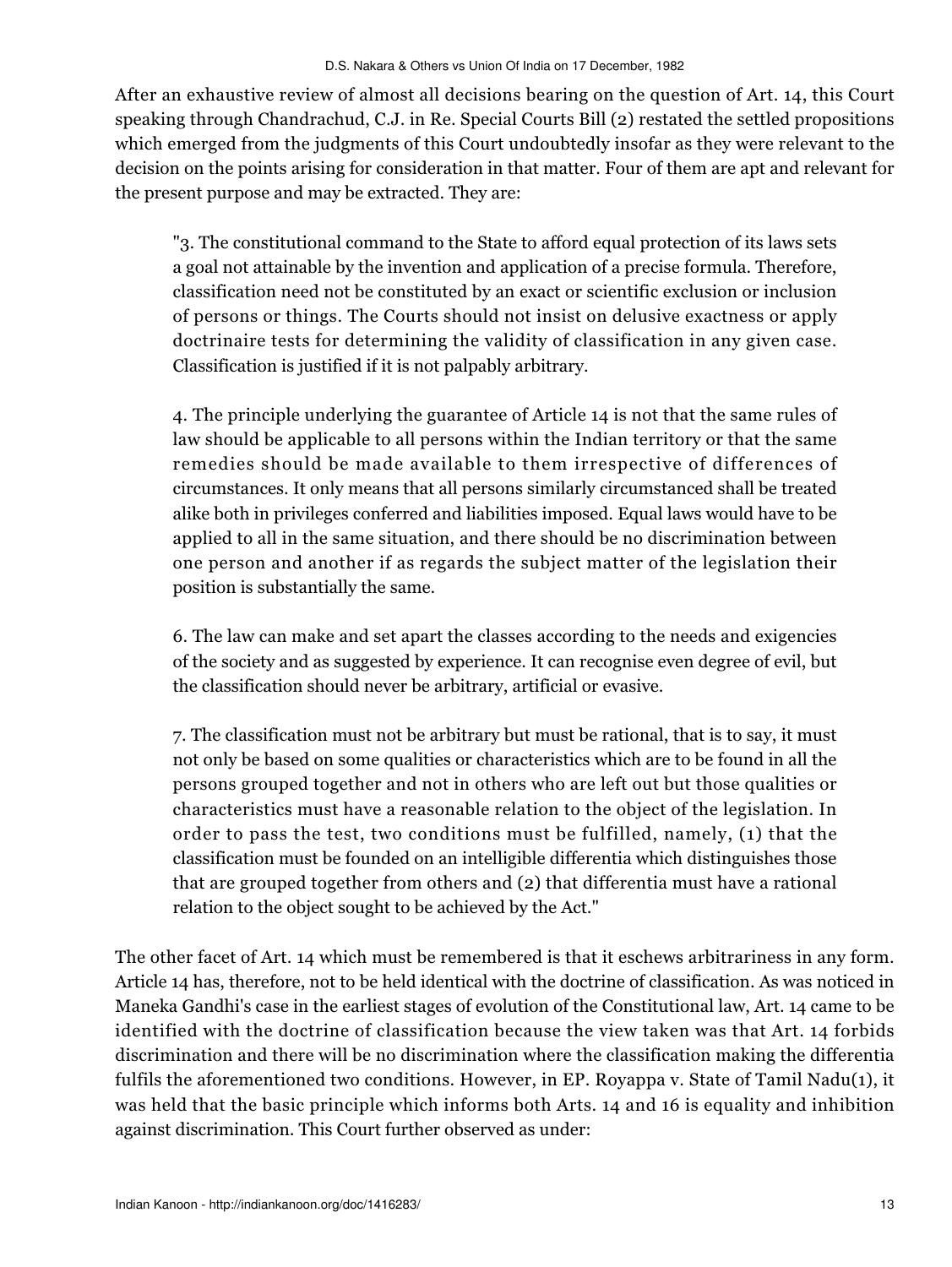"From a positivistic point of view, equality is antithetic to arbitrariness. In fact, equality and arbitrariness are sworn enemies; one belongs to the rule of law in a republic while the other, to the whim and caprice of an absolute monarch. Where an act is arbitrary it is implicit in it that it is unequal both according to political logic and constitutional law and is, therefore, violative of Art. 14, and if it affects any matter relating to public employment, it is also violative of Art. 16. Articles 14 and 16 strike at arbitrariness in State action and ensure fairness and equality of treatment.

Justice Iyer has in his inimitable style dissected Art.

14 as under:

"The article has a pervasive processual potency and versatile quality, equalitarian in its soul and allergic to discriminatory diktats. Equality is the antithesis of arbitrariness and ex cathedra ipse dixit is the ally of demagogic authoritarianism. Only knight-

errants of 'executive excesses'-if we may use current cliche-can fall in love with the Dame of despotism, legislative or administrative. If this Court gives in here it gives up the ghost. And so it that I insist on the dynamics of limitations on fundamental freedoms as implying the rule of law; be you ever so high, the law is above you."(2) Affirming and explaining this view, the Constitution Bench in Ajay Hasia etc. v. Khalid Mujib Sehravardi & others etc. (3) held that it must, therefore, now be taken to be well settled that what Art.14 strikes at is arbitrariness because any action that is arbitrary must necessarily involve negation of equality. The Court made it explicit that where an act is arbitrary it is implicit in it that it is unequal both according to political logic and constitutional law and is, therefore, violative of Art. 14. After a review of large number of decisions bearing on the subject, in Air India etc. etc. v. Nargesh Meerza & Ors. etc etc. (1) the Court formulated propositions emerging from analysis and examination of earlier decisions. One such proposition held well established is that Art. 14 is certainly attracted where equals are treated differently without any reasonable basis.

Thus the fundamental principle is that Art. 14 forbids class legislation but permits reasonable classification for the purpose of legislation which classification must satisfy the twin tests of classification being founded on an intelligible differntia which distinguishes persons or things that are grouped together from those that are left out of the group and that differentia must have a rational nexus to the object sought to be achieved by the statute in question.

As a corrolary to this well established proposition, the next question is, on whom the burden lies to affirmatively establish the rational principle on which the classification is founded correlated to the object sought to be achieved ? The thrust of Art. 14 is that the citizen is entitled to equality before law and equal protection of laws. In the very nature of things the society being composed of unequals a welfare state will have to strive by both executive and legislative action to help the less fortunate in the society to ameliorate their condition so that the social and economic inequality in the society may be bridged. This would necessitate a legislation applicable to a group of citizens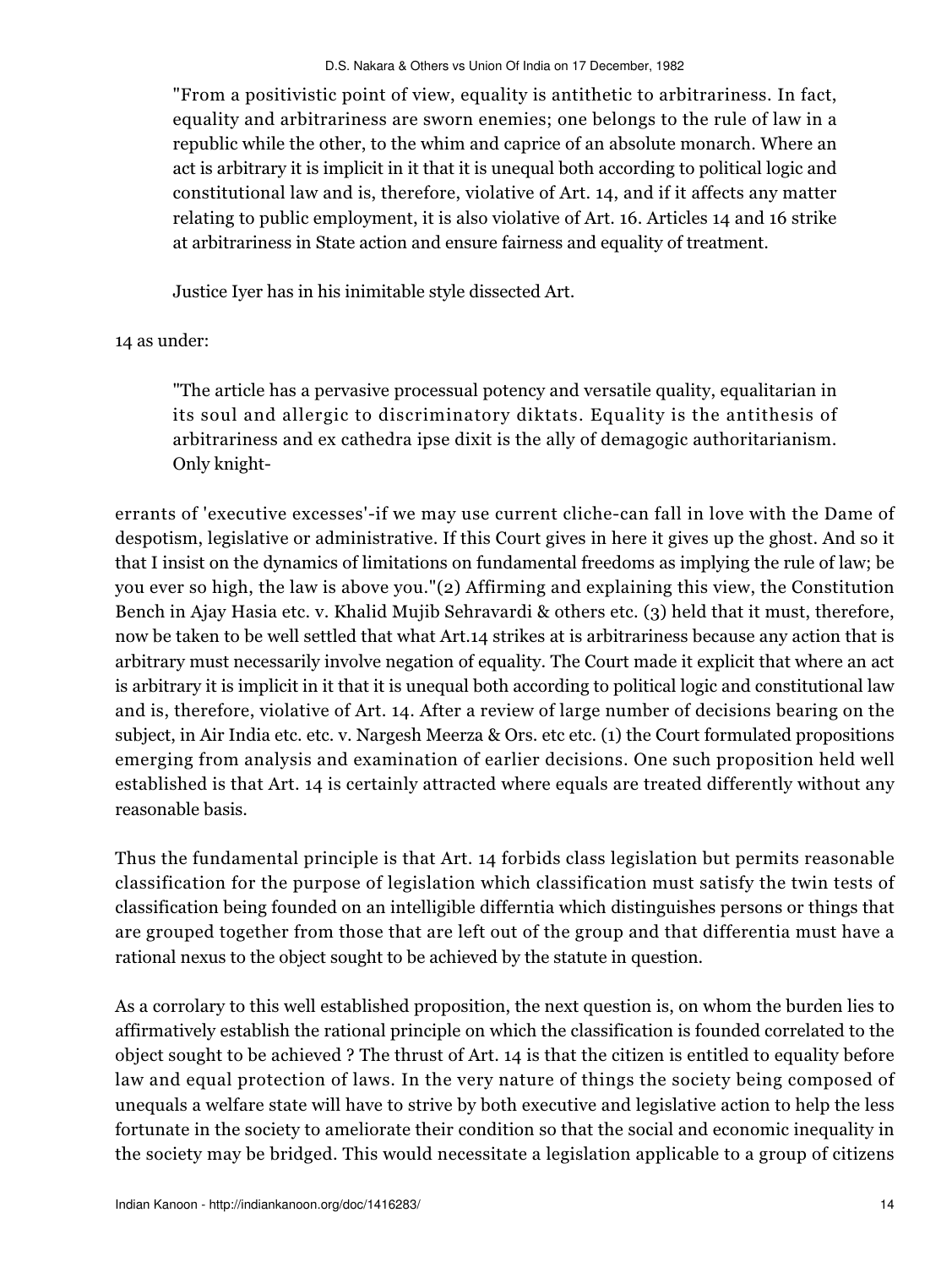otherwise unequal and amelioration of whose lot is the object of state affirmative action. In the absence of doctrine of classification such legislation is likely to flounder on the bed rock of equality enshrined in Art. 14. The court realistically appraising the social stratification and economic inequality and keeping in view the guidelines on which the State action must move as constitutionally laid down in part IV of the Constitution, evolved the doctrine of classification. The doctrine was evolved to sustain a legislation or State action designed to help weaker sections of the society or some such segments of the society in need of succor. Legislative and executive action may accordingly be sustained if it satisfies the twin tests of reasonable classification and the rational principle correlated to the object sought to be achieved. The State, therefore, would have to affirmatively satisfy the Court that the twin tests have been satisfied. It can only be satisfied if the State establishes not only the rational principle on which classification is founded but correlate it to the objects sought to be achieved. This approach is noticed in Ramana Dayaram Shetty v. The International Airport Authority of India & Ors.(1) when at page 1034, the Court observed that a discriminatory action of the Government is liable to be struck down, unless it can be shown by the Government that the departure was not arbitrary, but was based on some valid principle which in itself was not irrational, unreasonable or discriminatory.

The basic contention as hereinbefore noticed is that the pensioners for the purpose of receiving pension form a class and there is no criterion on which classification of pensioners retiring prior to specified date and retiring subsequent to that date can provide a rational principle correlated to object, viz., object underlying payment of pensions. In reply to this contention set out in para 19 of the petition, Mr. S.N. Mathur, Director, Ministry of Finance in part 17 of his affidavit-in-opposition on behalf of the respondents has averred as under:

"The contentions in part 18 and 19 that all pensioners form one class is not correct and the petitioners have not shown how they form one class. Classification of pensioners on the basis of their date of retirement is a valid classification for the purpose of pensionary benefits."

These averments would show at a glance that the State action is sought to be sustained on the doctrine of classification and the criterion on which the classification is sought to be sustained is the date of retirement of the Government servant which entitled him to pension. Thus according to the respondents, pensioners who retire from Central Government service and are governed by the relevant pension rules all do not form a class but pensioners who retire prior to a certain date and those who retire subsequent to a certain date form distinct and separate classes. It may be made clear that the date of retirement of each individual pensioner is not suggested as a criterion for classification as that would lead to an absurd result, because in that event every pensioner relevant to his date of retirement will form a class unto himself. What is suggested is that when a pension scheme undergoes a revision and is enforced effective form a certain date, the date so specified becomes a sort of a Rubicon and those who retire prior to that date form one class and those who retire on a subsequent date form a distinct and separate class and no one can cross the Rubicon. And the learned Attorney General contended that this differentiation is grounded on a rational principle and it has a direct correlation to the object sought to be achieved by liberalised pension formula.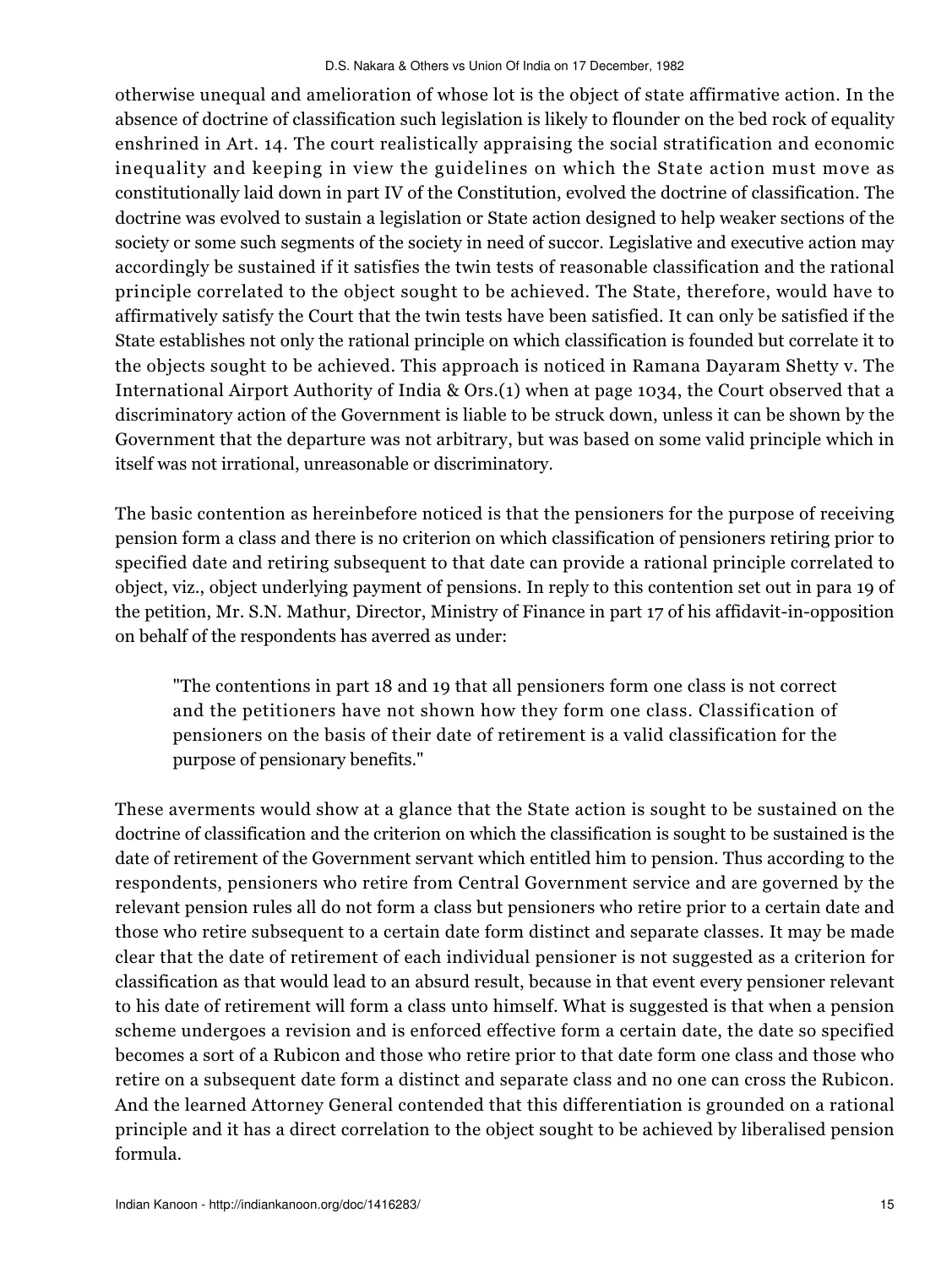The approach of the respondents raises a vital and none too easy of answer, question as to why pension is paid. And why was it required to be liberalised ? Is the employer, which expression will include even the State, bound to pay pension ? Is there any obligation on the employer to provide for the erstwhile employee even after the contract of employment has come to an end and the employee has ceased to render service ?

What is a pension ? What are the goals of pension ? What public interest or purpose, if any, it seeks to serve ? If it does seek to serve some public purpose, is it thwarted by such artificial division of retirement pre and post a certain date ? We need seek answer to these and incidental questions so as to render just justice between parties to this petition.

The antiquated notion of pension being a bounty a gratituous payment depending upon the sweet will or grace of the employer not claimable as a right and, therefore, no right to pension can be enforced through Court has been swept under the carpet by the decision of the Constitution Bench in Deoki Nandan Prasad v. State of Bihar & Ors. (1) wherein this Court authoritatively ruled that pension is a right and the payment of it does not depend upon the discretion of the Government but is governed by the rules and a Government servant coming within those rules is entitled to claim pension. It was further held that the grant of pension does not depend upon any one's discretion. It is only for the purpose of quantifying the amount having regard to service and other allied matters that it may be necessary for the authority to pass an order to that effect but the right to receive pension flows to the officer not because of any such order but by virtue of the rules. This view was reaffirmed in State of Punjab & Anr. v. Iqbal Singh (1).

There are various kinds of pensions and there are equally various methods of funding pension programmes. The present enquiry is limited to non-contributory superannuation or retirement pension paid by Government to its erstwhile employee and the purpose and object underlying it. Initially this class of pension appears to have been introduced as a reward for loyal service. Probably the alien rulers who recruited employees in lower echelons of service from the colony and exported higher level employees from the seat of Empire, wanted to ensure in the case of former continued loyalty till death to the alien rulers and in the case of latter, an assured decent living standard in old age ensuring economic security at the cost of the colony.

In the course of transformation of society from feudal to welfare and as socialistic thinking acquired respectability, State obligation to provide security in old age, an escape from undeserved want was recognised and as a first step pension was treated not only as a reward for past service but with a view to helping the employee to avoid destitution in old age. The quid pro quo, was that when the employee was physically and mentally alert he rendered unto master the best, expecting him to look after him in the fall of life. A retirement system therefore exists solely for the purpose of providing benefits. In most of the plans of retirement benefits, everyone who qualifies for normal retirement receives the same amount. (see Retirement Systems for Public Employees by Bleakney, page 33.) As the present case is concerned with superannuation pension, a brief history of its initial introduction in early stages and continued existence till today may be illuminating. Superannuation is the most descriptive word of all but has become obsolescent because it seems ponderous. Its genesis can be traced to the first Act of Parliament (in U.K.) to be concerned with the provision of pensions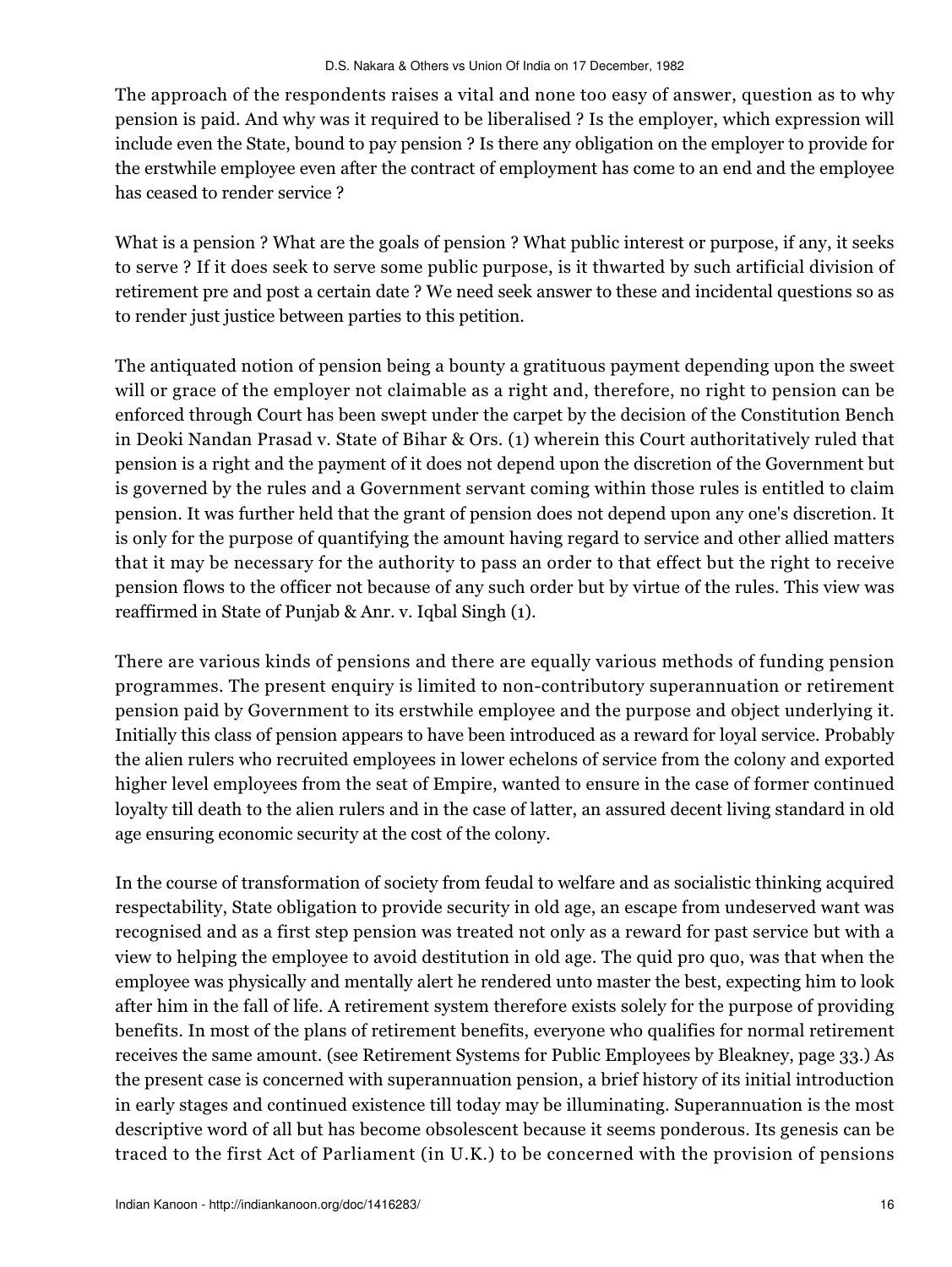generally in public offices. It was passed in 1810. The Act which substantively devoted itself exclusively to the problem of superannuation pension was superannuation Act of 1834. These are landmarks in pension history because they attempted for the first time to establish a comprehensive and uniform scheme for all whom we may now call civil servants. Even before the 19th century, the problem of providing for public servants who are unable, through old age or incapacity, to continue working, has been recognised, but methods of dealing with the problem varied from society to society and even occasionally from department to department.

A political society which has a goal of setting up of a welfare State, would introduce and has in fact introduced as a welfare measure wherein the retiral benefit is grounded on 'considerations of State obligation to its citizens who having rendered service during the useful span of life must not be left to penury in their old age, but the evolving concept of social security is a later day development'. And this journey was over a rough terrain. To note only one stage in 1856 a Royal Commission was set up to consider whether any changes were necessary in the system established by the 1834 Act. The Report of the Commission is known as "Northcote-Trevelyan Report". The Report was pungent in its criticism when it says that: "in civil services comparable to lightness of work and the certainty of provision in case of retirement owing to bodily incapacity, furnish strong inducements to the parents and friends of sickly youths to endeavour to obtain for them employment in the service of the Government, and the extent to which the public are consequently burdened; first with the salaries of officers who are obliged to absent themselves from their duties on account of ill health, and afterwards with their pensions when they retire on the same plea, would hardly be credited by those who have not had opportunities of observing the operation of the system" (see Gerald Rhodes, Public Sector Pensions, pp. 18-19).

This approach is utterly unfair because in modern times public services are manned by those who enter at a comparatively very young age, with selection through national competitive examination and ordinarily the best talent gets the opportunity.

Let us therefore examine what are the goals that pension scheme seeks to subserve ? A pension scheme consistent with available resources must provide that the pensioner would be able to live: (i) free from want, with decency, independence and self-respect, and (ii) at a standard equivalent at the pre-retirement level. This approach may merit the criticism that if a developing country like India cannot provide an employee while rendering service a living wage, how can one be assured of it in retirement ? This can be aptly illustrated by a small illustration. A man with a broken arm asked his doctor whether he will be able to play the piano after the cast is removed. When assured that he will, the patient replied, 'that is funny, I could not before'. It appears that determining the minimum amount required for living decently is difficult, selecting the percentage representing the proper ratio between earnings and the retirement income is harder. But it is imperative to note that as selfsufficiency declines the need for his attendance or institutional care grows. Many are literally surviving now than in the past. We owe it to them and ourselves that they live, not merely exist. The philosophy prevailing in a given society at various stages of its development profoundly influences its social objectives. These objectives are in turn a determinant of a social policy. The law is one of the chief instruments whereby the social policies are implemented and 'pension is paid according to rules which can be said to provide social security law by which it is meant those legal mechanisms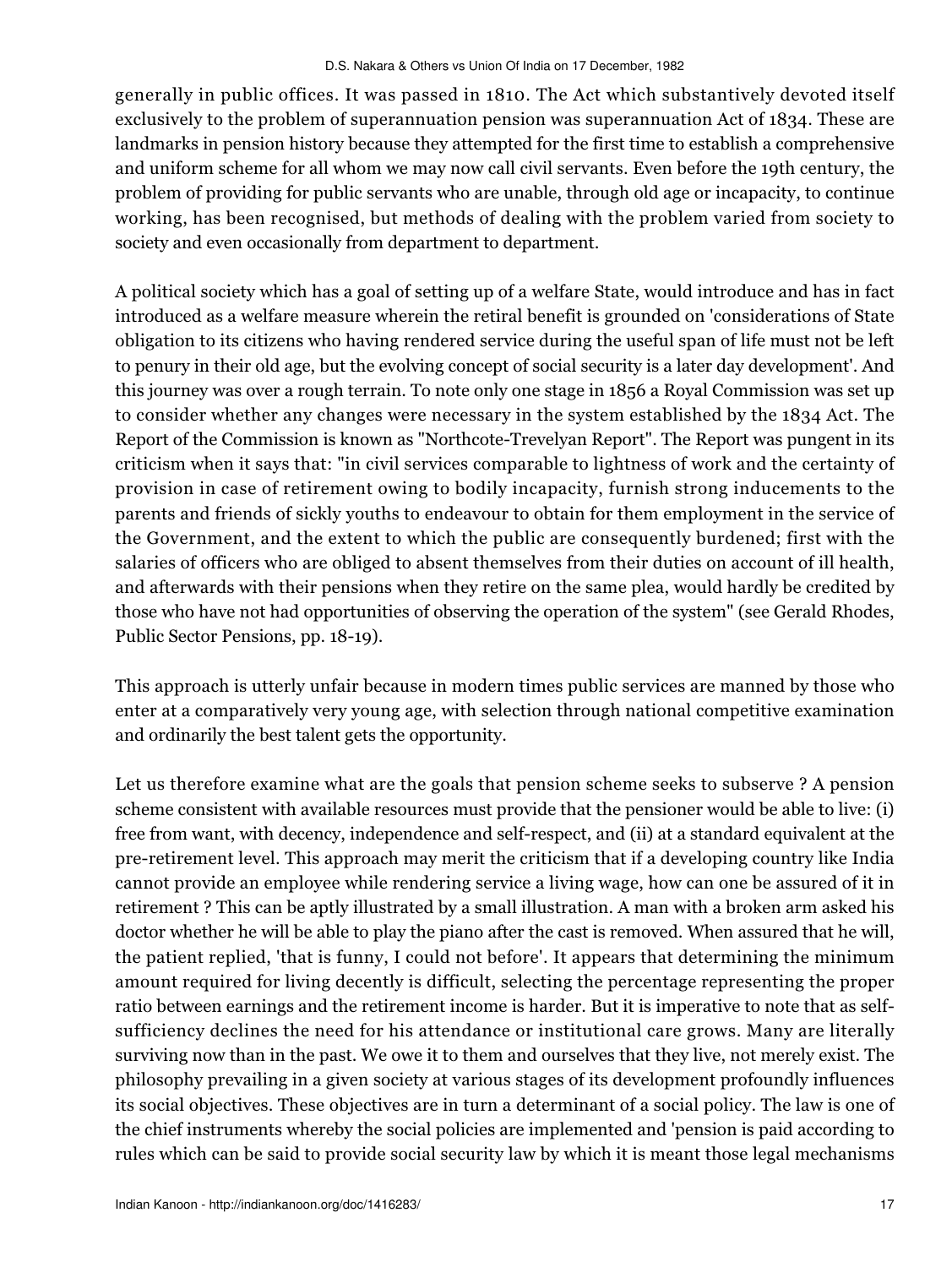primarily concerned to ensure the provision for the individual of a cash income adequate, when taken along with the benefits in kind provided by other social services (such as free medical aid) to ensure for him a culturally acceptable minimum standard of living when the normal means of doing so failed'. (see Social Security law by Prof. Harry Calvert, p. 1).

Viewed in the light of the present day notions pension is a term applied to periodic money payments to a person who retires at a certain age considered age of disability; payments usually continue for the rest of the natural life of the recipient. The reasons underlying the grant of pension vary from country to country and from scheme to scheme. But broadly stated they are (i) as compensation to former members of the armed forces or their dependents for old age, disability, or death (usually from service causes),

(ii) as old age retirement or disability benefits for civilian employees, and (iii) as social security payments for the aged, disabled, or deceased citizens made in accordance with the rules governing social service programmes of the country. Pensions under the first head are of great antiquity. Under the second head they have been in force in one form or another in some countries for over a century but those coming under the third head are relatively of recent origin, though they are of the greatest magnitude. There are other views about pensions such as charity, paternalism, deferred pay, rewards for service rendered, or as a means or promoting general welfare (see Encyclopaedia Britannica, Vol. 17 p.575.) But these views have become otiose.

Pension to civil employees of the Government and the defence personnel as administered in India appear to be a compensation for service rendered in the past. However, as held in Douge v. Board of Education(1) a pension is closely akin to wages in that it consists of payment provided by an employer, is paid in consideration of past service and serves the purpose of helping the recipient meet the expenses of living. This appears to be the nearest to our approach to pension with the added qualification that it should ordinarily ensure freedom from undeserved want.

Summing-up it can be said with confidence that pension is not only compensation for loyal service rendered in the past, but pension also has a broader significance, in that it is a measure of socio-economic justice which inheres economic security in the fall of life when physical and mental prowess is ebbing corresponding to aging process and therefore, one is required to fall back on savings. One such saving in kind is when you gave your best in the hey-day of life to your employer, in days of invalidity, economic security by way of periodical payment is assured. The term has been judicially defined as a stated allowance or stipend made in consideration of past service or a surrender of rights or emoluments to one retired from service. Thus the pension payable to a Government employee is earned by rendering long and efficient service and therefore can be said to be a deferred portion of the compensation or for service rendered. In one sentence one can say that the most practical raison d'etre for pension is the inability to provide for oneself due to old age. One may live and avoid unemployment but not senility and penury if there is nothing to fall back upon.

The discernible purpose thus underlying pension scheme or a statute introducing the pension scheme must inform interpretative process and accordingly it should receive a liberal construction and the courts may not so interpret such statute as to render them inane (see American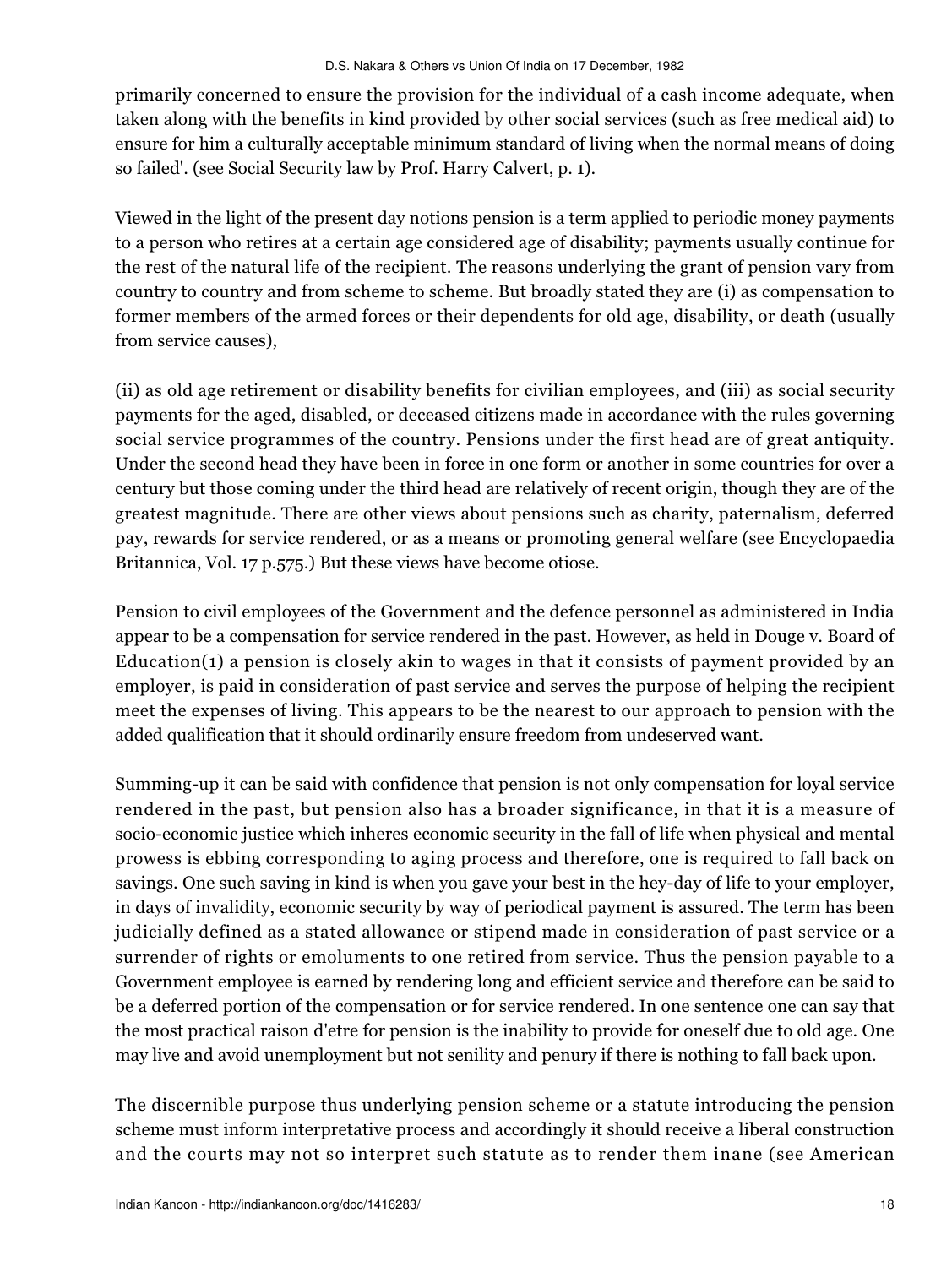Jurisprudence 2d. 881).

From the discussion three things emerge : (i) that pension is neither a bounty nor a matter of grace depending upon the sweet will of the employer and that it creates a vested right subject to 1972 rules which are statutory in character because they are enacted in exercise of powers conferred by the proviso to Art. 309 and clause (5) of Art. 148 of the Constitution ; (ii) that the pension is not an ex-gratia payment but it is a payment for the past service rendered ; and (iii) it is a social welfare measure rendering socio-economic justice to those who in the hey-day of their life ceaselessly toiled for the employer on an assurance that in their old age they would not be left in lurch. It must also be noticed that the quantum of pension is a certain percentage correlated to the average emoluments drawn during last three years of service reduced to ten months under liberalised pension scheme. Its payment is dependent upon an additional condition of impeccable behaviour even subsequent to requirement, that is, since the cessation of the contract of service and that it can be reduced or withdrawn as a disciplinary measure.

Having succinctly focussed our attention on the conspectus of elements and incidents of pension the main question may now be tackled. But, the approach of court while considering such measure is of paramount importance. Since the advent of the Constitution, the state action must be directed towards attaining the goals set out in Part IV of the Constitution which, when achieved, would permit us to claim that we have set up a welfare State. Article 38 (1) enjoins the State to strive to promote welfare of the people by securing and protecting as effective as it may a social order in which justice social, economic and political shall inform all institutions of the national life. In particular the State shall strive to minimise the inequalities in income and endeavour to eliminate inequalities in status, facilities and opportunities. Art. 39 (d) enjoins a duty to see that there is equal pay for equal work for both men and women and this directive should be understood and interpreted in the light of the judgment of this Court in Randhir Singh v. Union of India & Ors.(1) Revealing the scope and content of this facet of equality, Chinnappa Reddy, J. speaking for the Court observed as under :

"Now, thanks to the rising social and political consciousness and the expectations aroused as a consequence and the forward looking posture of this Court, the under-

privileged also are clamouring for the rights and are seeking the intervention of the Court with touching faith and confidence in the Court. The Judges of the Court have a duty to redeem their Constitutional oath and do justice no less to the pavement dweller than to the guest of the Five Star Hotel."

Proceeding further, this Court observed that where all relevant considerations are the same, persons holding identical posts may not be treated differently in the matter of their pay merely because they belong to different departments. If that can't be done when they are in service, can that be done during their retirement? Expanding this principle, one can confidently say that if pensioners form a class, their computation cannot be by different formula affording unequal treatment solely on the ground that some retired earlier and some retired later. Art. 39 (e) requires the State to secure that the health and strength of workers, men and women, and children of tender age are not abused and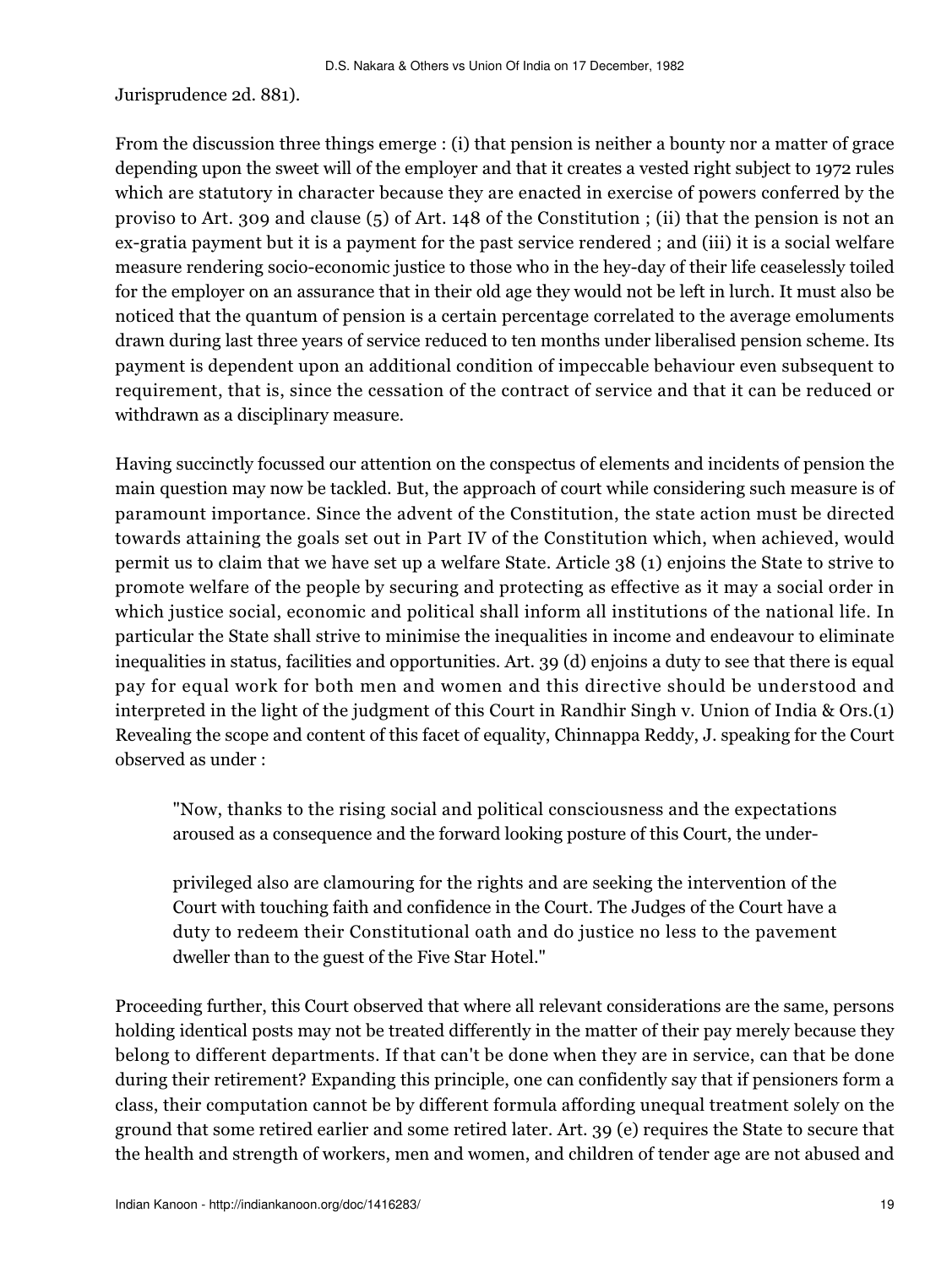that citizens are not forced by economic necessity to enter avocations unsuited to their age or strength. Art. 41 obligates the State within the limits of its economic capacity and development, to make effective provision for securing the right to work, to education and to provide assistance in cases of unemployment, old age, sickness and disablement, and in other cases of undeserved want. Art. 43 (3) requires the State to endeavour to secure amongst other things full enjoyment of leisure and social and cultural opportunities.

Recall at this stage the Preamble, the flood light illuminating the path to be pursued by the State to set up a Sovereign Socialist Secular Democratic Republic. Expression 'socialist' was intentionally introduced in the Preamble by the Constitution (Forty-Second Amendment) Act, 1976. In the objects and reasons for amendment amongst other things, ushering in of socio-economic revolution was promised. The clarion call may be extracted :

"The question of amending the Constitution for removing the difficulties which have arisen in achieving the objective of socio-economic revolution, which would end poverty and ignorance and disease and inequality of opportunity, has been engaging the active attention of Government and the public for some time.........

It is, therefore, proposed to amend the Constitution to spell out expressly the high ideals of socialism........to make the directive principles more comprehensive......"

What does a Socialist Republic imply? Socialism is a much misunderstood word. Values determine contemporary socialism pure and simple. But it is not necessary at this stage to go into all its ramifications. The principal aim of a socialist State is to eliminate inequality in income and status and standards of life. The basic framework of socialism is to provide a decent standard of life to the working people and especially provide security from cradle to grave. This amongst others on economic side envisaged economic equality and equitable distribution of income. This is a blend of Marxism and Gandhism leaning heavily towards Gandhian socialism. During the formative years, socialism aims at providing all opportunities for pursuing the educational activity. For want of wherewithal or financial equipment the opportunity to be fully educated shall not be denied. Ordinarily, therefore, a socialist State provides for free education from primary to Ph. D. but the pursuit must be by those who have the necessary intelligence quotient and not as in our society where a brainy young man coming from a poor family will not be able to prosecute the education for want of wherewithal while the ill-equipped son or daughter of a well-to-do father will enter the portals of higher education and contribute to national wastage. After the education is completed, socialism aims at equality in pursuit of excellence in the chosen avocation without let or hindrance of caste, colour, sex or religion and with full opportunity to reach the top not thwarted by any considerations of status, social or otherwise. But even here the less equipped person shall be assured a decent minimum standard of life and exploitation in any form shall be eschewed. There will be equitable distribution of national cake and the worst off shall be treated in such a manner as to push them up the ladder. Then comes the old age in the life of everyone, be he a monarch or a Mahatma, a worker or a pariah. The old age overtakes each one, death being the fulfilment of life providing freedom from bondage. But there socialism aims at providing an economic security to those who have rendered unto society what they were capable of doing when they were fully equipped with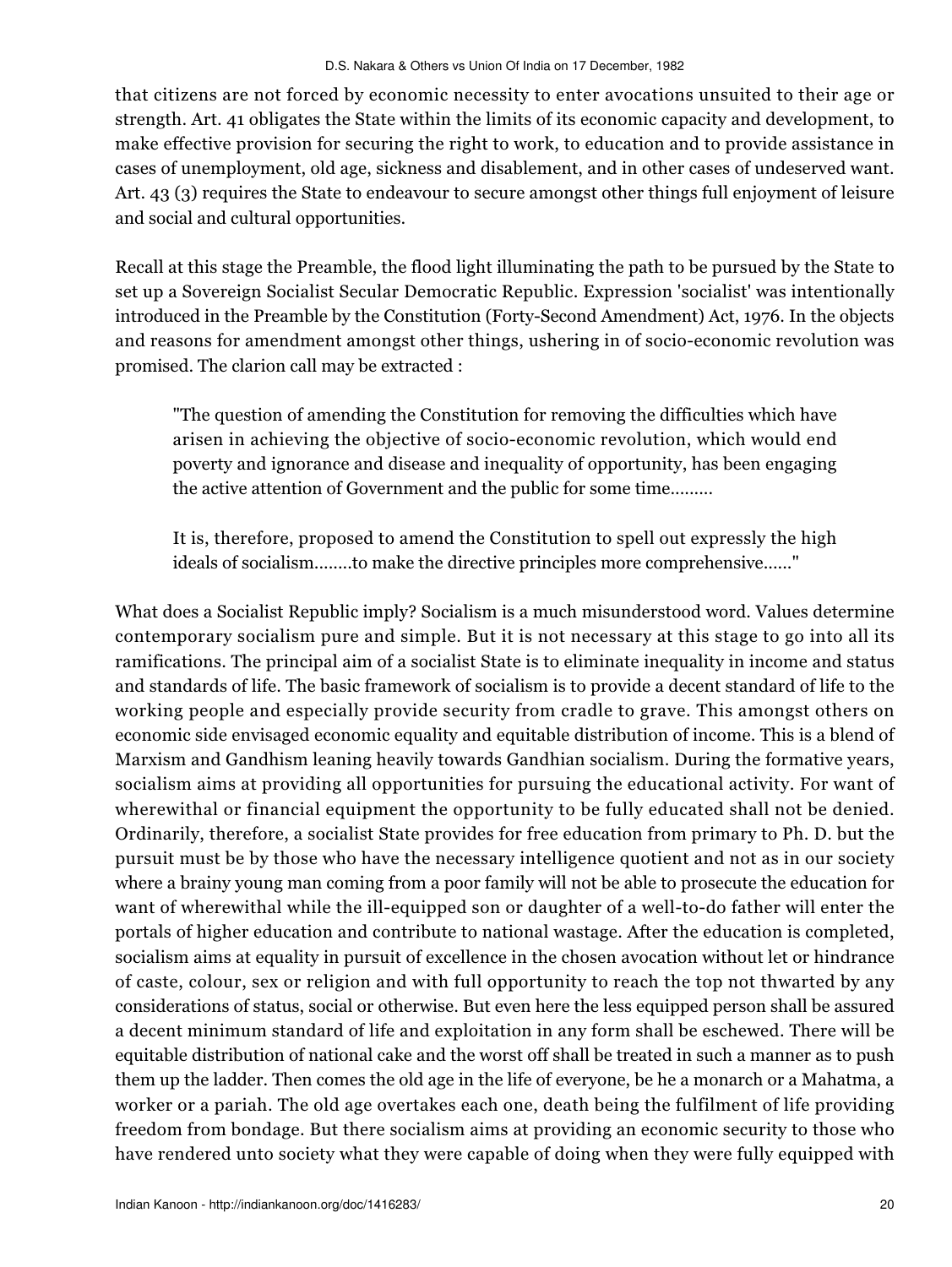their mental and physical prowess. In the fall of life the State shall ensure to the citizens a reasonably decent standard of life, medical aid, freedom from want, freedom from fear and the enjoyable leisure, relieving the boredom and the humility of dependence in old age. This is what Art. 41 aims when it enjoins the State to secure public assistance in old age, sickness and disablement. It was such a socialist State which the Preamble directs the centres of power Legislative Executive and Judiciary-to strive to set up. From a wholly feudal exploited slave society to a vibrant, throbbing socialist welfare society is a long march but during this journey to the fulfilment of goal every State action whenever taken must be directed, and must be so interpreted, as to take the society one step towards the goal.

To some extent this approach will find support in the judgment in Minerva Mills Ltd. & Ors. v. Union of India & Ors.(1). Speaking for the majority, Chandrachud, C.J. observed as under :

"This is not mere semantics. The edifice of our Constitution is built upon the concepts crystallised in the Preamble. We resolved to constitute ourselves into a Socialist State which carried with it the obligation to secure to our people justice-social, economic and political. We, therefore, put Part IV into our Constitution containing directive principles of State policy which specify the socialistic goal to be achieved."

At a later stage it was observed that the fundamental rights are not an end in themselves but are the means to an end, the end is specified in part IV. Bhagwati, J. in his minority judgment after extracting a portion of the speech of the then Prime Minister Jawahar Lal Nehru, while participating in a discussion on the Constitution (First Amendment) Bill, observed that the Directive Principles are intended to bring about a socio-economic revolution and to create a new socio-economic order where there will be social and economic justice for all and everyone, not only a fortunate few but the teeming millions of India, would be able to participate in the fruits of freedom and development and exercise the fundamental rights. It, therefore, appears to be well established that while interpreting or examining the constitutional validity of legislative/administrative action, the touchstone of Directive Principles of State Policy in the light of the Preamble will provide a reliable yardstick to hold one way or the other.

With this background let us now turn to the challenge posed in these petitions. The challenge is not to the validity of the pension liberalisation scheme. The scheme is wholly acceptable to the petitioners, nay they are ardent supporters of it, nay further they seek the benefit of it. The petitioners challenge only that part of the scheme by which its benefits are admissible to those who retired from service after a certain date. In other words, they challenge that the scheme must be uniformly enforced with regard to all pensioners for the purpose of computation of pension irrespective of the date when the Government servant retired subject to the only condition that he was governed by the 1972 Rules. No doubt, the benefit of the scheme will be available from the specified date, irrespective of the fact when the concerned Government servant actually retired from service.

Having set out clearly the society which we propose to set up, the direction in which the State action must move, the welfare State which we propose to build up, the constitutional goal of setting up a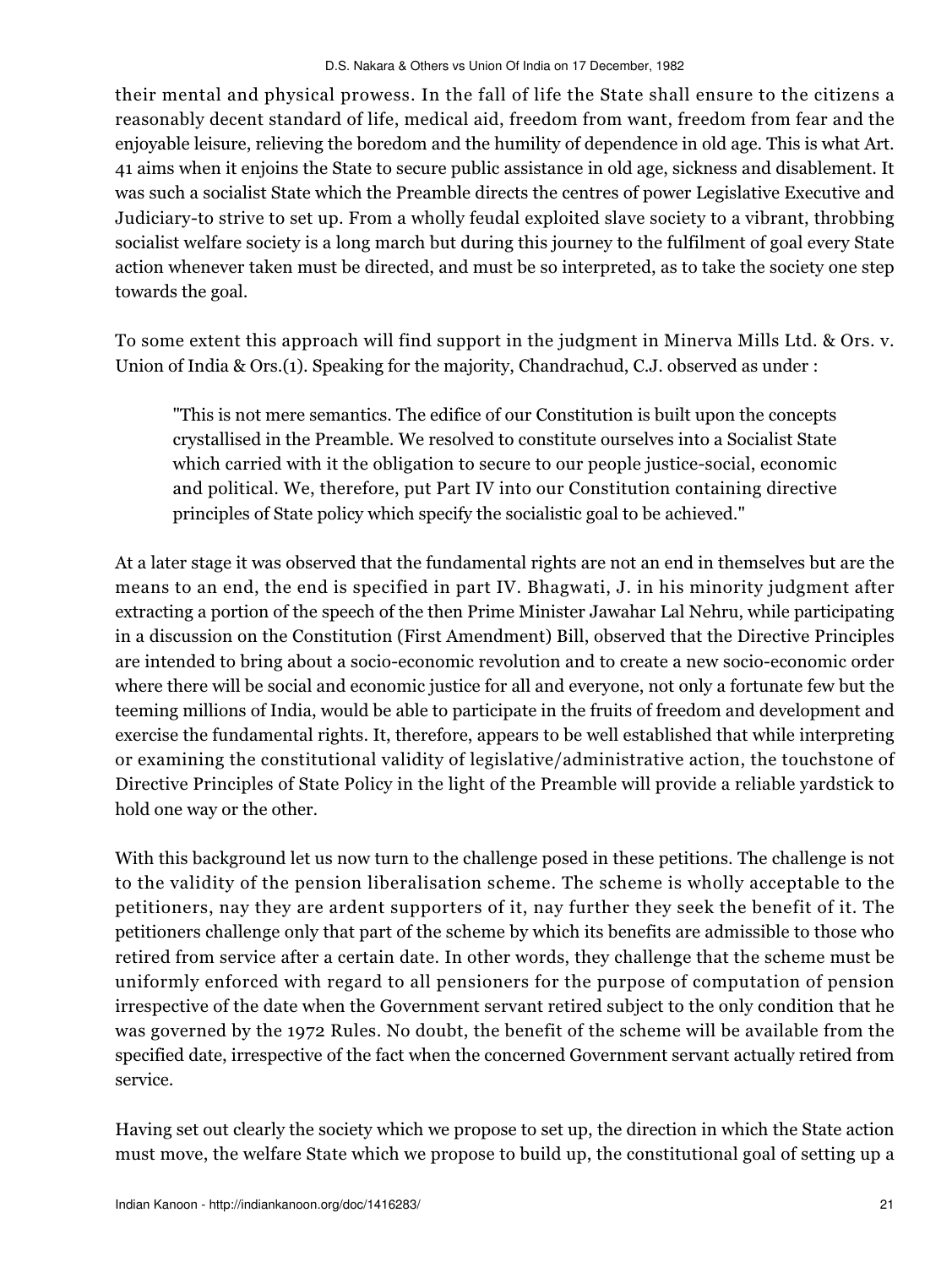socialist State and the assurance in the Directive Principles of State Policy especially of security in old age at least to those who have rendered useful service during their active years, it is indisputable, nor was it questioned, that pension as a retirement benefit is in consonance with and furtherance of the goals of the Constitution. The goals for which pension is paid themselves give a fillip and push to the policy of setting up a welfare State because by pension the socialist goal of security of cradle to grave is assured at least when it is mostly needed and least available, namely, in the fall of life.

If such be the goals of pension, if such be the welfare State which we propose to set up, if such be the goals of socialism and conceding that any welfare measure may consistent with economic capacity of the State be progressively augmented with wider width and a longer canvass yet when the economic means permit the augmentation, should some be left out for the sole reason that while in the formative years of the nascent State they contributed their mite but when the fruits of their labour led to the flowering of economic development and higher gross national produce bringing in larger revenue and therefore larger cake is available, they would be denied any share of it ? Indisputably, viewed from any angle pensioners for payment of pension form a class. Unquestionably pension is linked to length of service and the last pay drawn but the last pay does not imply the pay on the last day of retirement but average emoluments as defined in the scheme. Earlier average emoluments of 36 months' service provided the measure of pension because the pension was related to the average emoluments during 36 months just preceding retirement. By the liberalised scheme it is now reduced to average emoluments of 10 months preceding the date. Any one in government service would appreciate at a glance that with an average of 10 months it would be on the higher side on account of the two fortuitous circumstances that the pay- scales, if one has not reached the maximum, permit annual increments and there are promotions in the last one or two years. With a view to giving a higher average the scheme was liberalised to provide for average emoluments with reference to last 10 months' service. Coupled with it, a slab system for computation is introduced and the ceiling is raised. This is liberalisation. Now, if the pensioners who retired prior to the specified date and had to earn pension on the average emoluments of 36 months' salary just preceding the date of retirement, naturally the average would be lower and they will be doubly hit because the slab system as now introduced was not available and the ceiling was at a lower level. Thus they suffer triple jeopardy, viz., lower average emoluments, absence of slab system and lower ceiling.

What then is the purpose in prescribing the specified date vertically dividing the pensioners between those who retired prior to the specified date and those who retire subsequent to that date? That poses the further question, why was the pension scheme liberalised ? What necessitated liberalisation of the pension scheme ?

Both the impugned memoranda do not spell out the raison d'etre for liberalising the pension formula. In the affidavit in opposition by Shri S.N. Mathur, it has been stated that the liberalisation of pension of retiring Government servants was decided by the Government in view of the persistent demand of the Central Government employees represented in the scheme of Joint Consultative Machinery. This would clearly imply that the preliberalised pension scheme did not provide adequate protection in old age and that a further liberalisation was necessary as a measure of economic security. When Government favourably responded to the demand it thereby ipso facto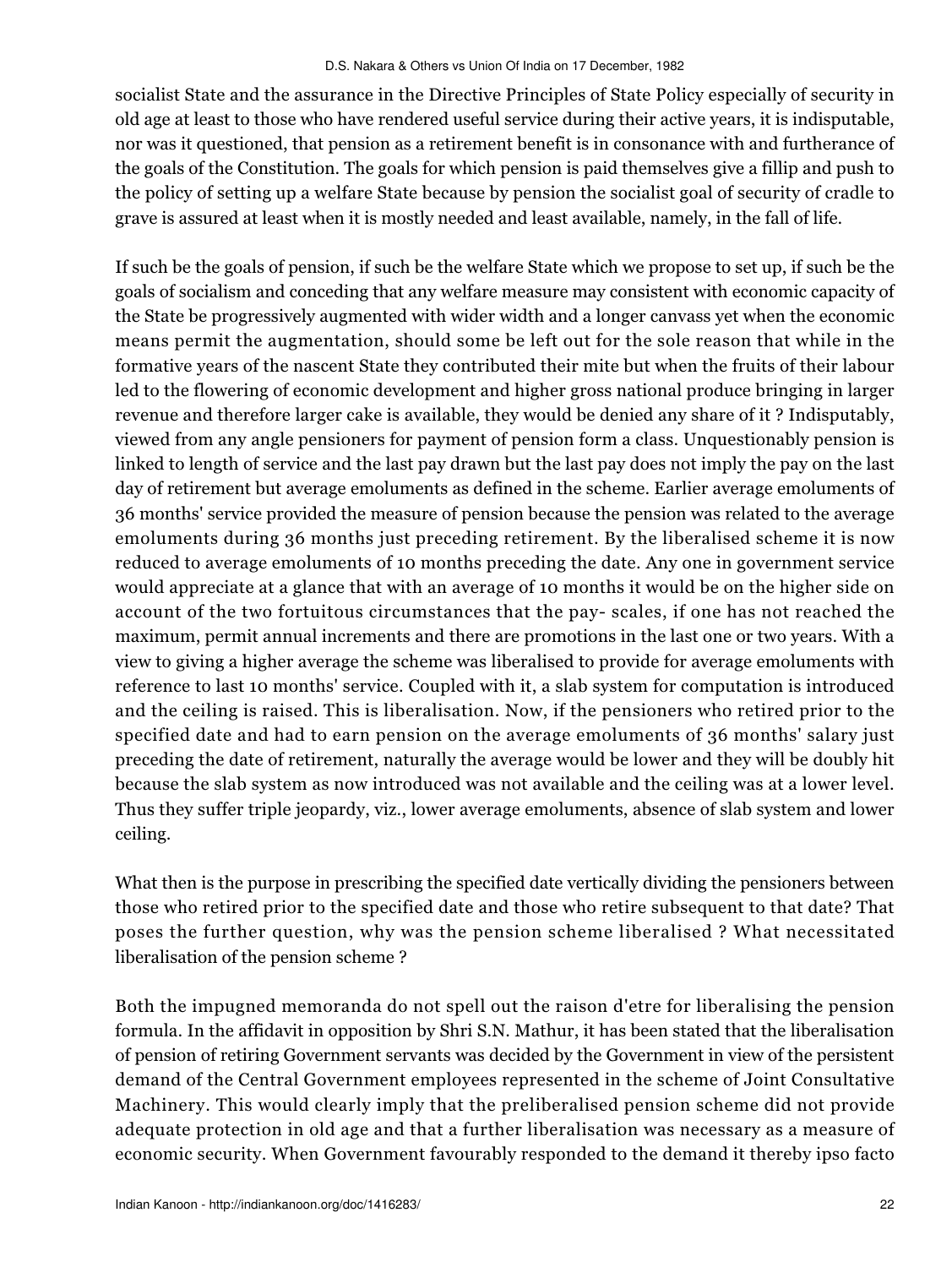conceded that there was a larger available national cake part of which could be utilised for providing higher security to erstwhile government servants who would retire. The Government also took note of the fact that continuous upward movement of the cost of living index as a sequel of inflationary inputs and diminishing purchasing power of rupee necessitated upward revision of pension. If this be the underlying intendment of liberalisation of pension scheme, can any one be bold enough to assert that it was good enough only for those who would retire subsequent to the specified date but those who had already retired did not suffer the pangs of rising prices and falling purchasing power of the rupee ? What is the sum total of picture ? Earlier the scheme was not that liberal keeping in view the definition of average emoluments and the absence of slab system and a lower ceiling. Those who rendered the same service earned less pension and are exposed to the vagary of rising prices consequent upon the inflationary inputs. If therefore, those who are to retire subsequent to the specified date would feel the pangs in their old age, of lack of adequate security, by what stretch of imagination the same can be denied to those who retired earlier with lower emoluments and yet are exposed to the vagaries of the rising prices and the falling purchasing power of the rupee. And the greater misfortune is that they are becoming older and older compared to those who would be retiring subsequent to the specified date. The Government was perfectly justified in liberalising the pension scheme. In fact it was overdue. But we find no justification for arbitrarily selecting the criteria for eligibility for the benefits of the scheme dividing the pensioners all of whom would be retirees but falling on one or the other side of the specified date.

Therefore, let us proceed to examine whether there was any rationale behind the eligibility qualification. The learned Attorney-General contended that the scheme is one whole and that the date is an integral part of the scheme and the Government would have never enforced the scheme devoid of the date and the date is not severable from the scheme as a whole. Contended the learned Attorney-General that the Court does not take upon itself the function of legislation for persons, things or situations omitted by the legislature. It was said that when the legislature has expressly defined the class with clarity and precision to which the legislation applies, it would be outside the judicial function to enlarge the class and to do so is not to interpret but to legislate which is the forbidden field. Alternatively it was also contended that where a larger class comprising two smaller classes is covered by a legislation of which one part is constitutional, the Court examines whether the legislation must be invalidated as a whole or only in respect of the unconstitutional part. It was also said that severance always cuts down the scope of legislation but can never enlarge it and in the present case the scheme as it stands would not cover pensioners such as the petitioners and if by severance an attempt is made to include them in the scheme it is not cutting down the class or the scope but enlarge the ambit of the scheme which is impermissible even under the doctrine of severability. In this context it was lastly submitted that there is not a single case in India or elsewhere where the Court has included some category within the scope of provisions of a law to maintain its constitutionality.

The last submission, the absence of precedent need not deter us for a moment. Every new norm of socio economic justice, every new measure of social justice commenced for the first time at some point of history. If at that time it is rejected as being without a precedent, the law as an instrument of social engineering would have long since been dead and no tears would have been shed. To be pragmatic is not to be unconstitutional. In its onward march law as an institution ushers in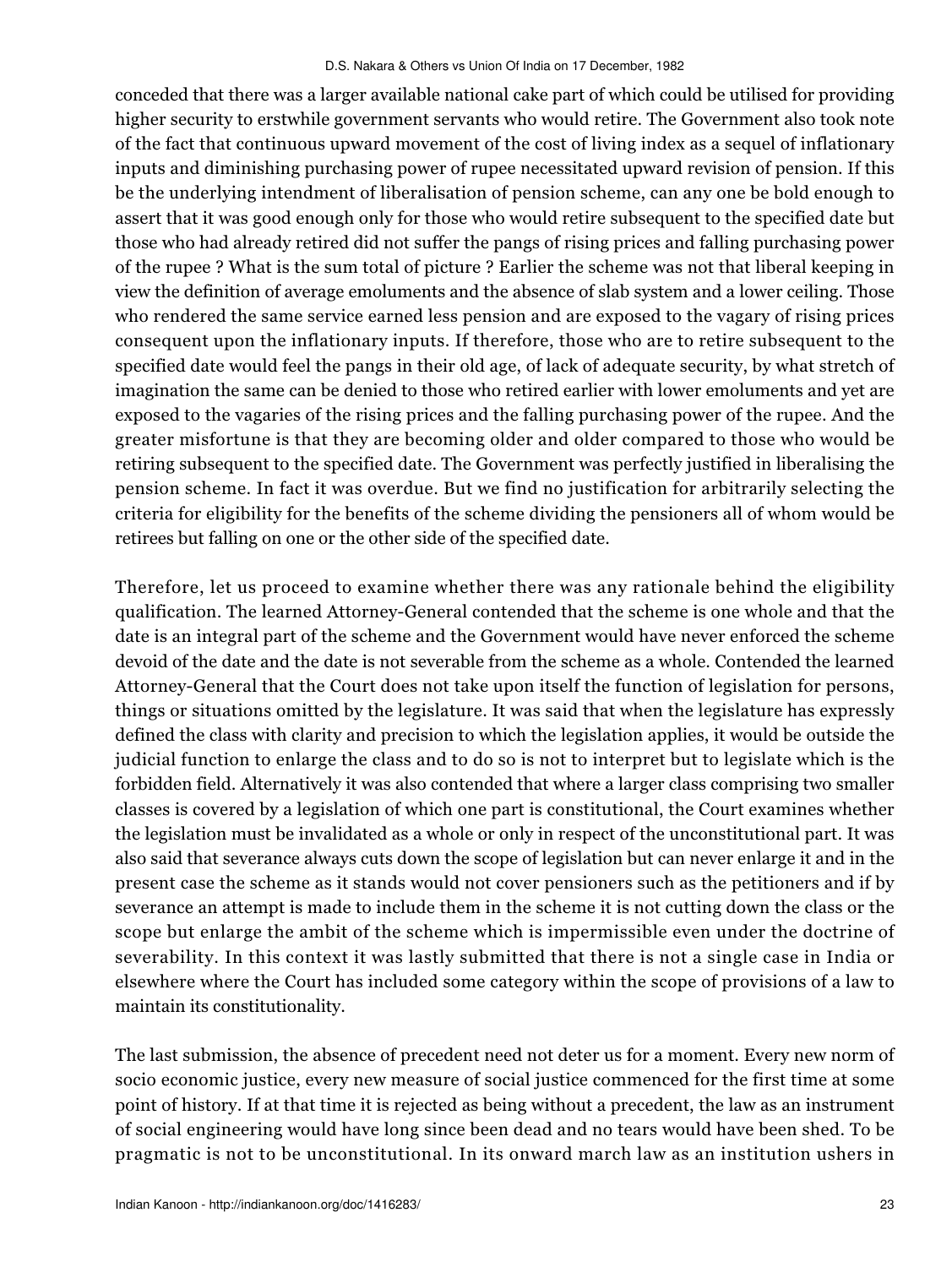socio-economic justice. In fact, social security in old age commended itself in earlier stages as a moral concept but in course of time it acquired legal contention. The rules of natural justice owed their origin to ethical and moral code. Is there any doubt that they have become the integral and inseparable parts of rule of law of which any civilised society is proud ? Can anyone be bold enough to assert that ethics and morality are outside the field of legal formulations ? Socio-economic justice stems from the concept of social morality coupled with abhorrence for economic exploitation. And the advancing society converts in course of time moral or ethical code into enforceable legal formulations. Over-emphasis on precedent furnishes an insurmountable road-block to the onward march towards promised millennium. An overdose of precedents is the bane of our system which is slowly getting stagnant, stratified and atrophied. Therefore absence of a precedent on this point need not deter us at all. We are all the more happy for the chance of scribbling on a clean slate.

If it appears to be undisputable, as it does to us that the pensioners for the purpose of pension benefits form a class, would its upward revision permit a homogeneous class to be divided by arbitrarily fixing an eligibility criteria unrelated to purpose of revision, and would such classification be founded on some rational principle ? The classification has to be based, as is well settled, on some rational principle and the rational principle must have nexus to the objects sought to be achieved. We have set out the objects underlying the payment of pension. If the State considered it necessary to liberalise the pension scheme, we find no rational principle behind it for granting these benefits only to those who retired subsequent to that date simultaneously denying the same to those who retired prior to that date. If the liberalisation was considered necessary for augmenting social security in old age to government servants then those who retired earlier cannot be worst off than those who retire later. Therefore, this division which classified pensioners into two classes is not based on any rational principle and if the rational principle is the one of dividing pensioners with a view to giving something more to persons otherwise equally placed, it would be discriminatory. To illustrate, take two persons, one retired just a day prior and another a day just succeeding the specified date. Both were in the same pay bracket, the average emolument was the same and both had put in equal number of years of service. How does a fortuitous circumstance of retiring a day earlier or a day later will permit totally unequal treatment in the matter of pension ? One retiring a day earlier will have to be subject to ceiling of Rs. 8,100 p a. and average emolument to be worked out on 36 months' salary while the other will have a ceiling of Rs. 12,000 p.a. and average emolument will be computed on the basis of last ten months average. The artificial division stares into face and is unrelated to any principle and whatever principle, if there be any, has absolutely no nexus to the objects sought to be achieved by liberalising the pension scheme. In fact this arbitrary division has not only no nexus to the liberalised pension scheme but it is counter productive and runs counter to the whole gamut of pension scheme. The equal treatment guaranteed in Art. 14 is wholly violated inasmuch as the pension rules being statutory in character, since the specified date, the rules accord differential and discriminatory treatment to equals in the matter of commutation of pension. A 48 hours difference in matter of retirement would have a traumatic effect. Division is thus both arbitrary and unprincipled. Therefore the classification does not stand the test of Art.

14. Further the classification is wholly arbitrary because we do not find a single acceptable or persuasive reason for this division. This arbitrary action violated the guarantee of Art. 14. The next question is what is the way you ?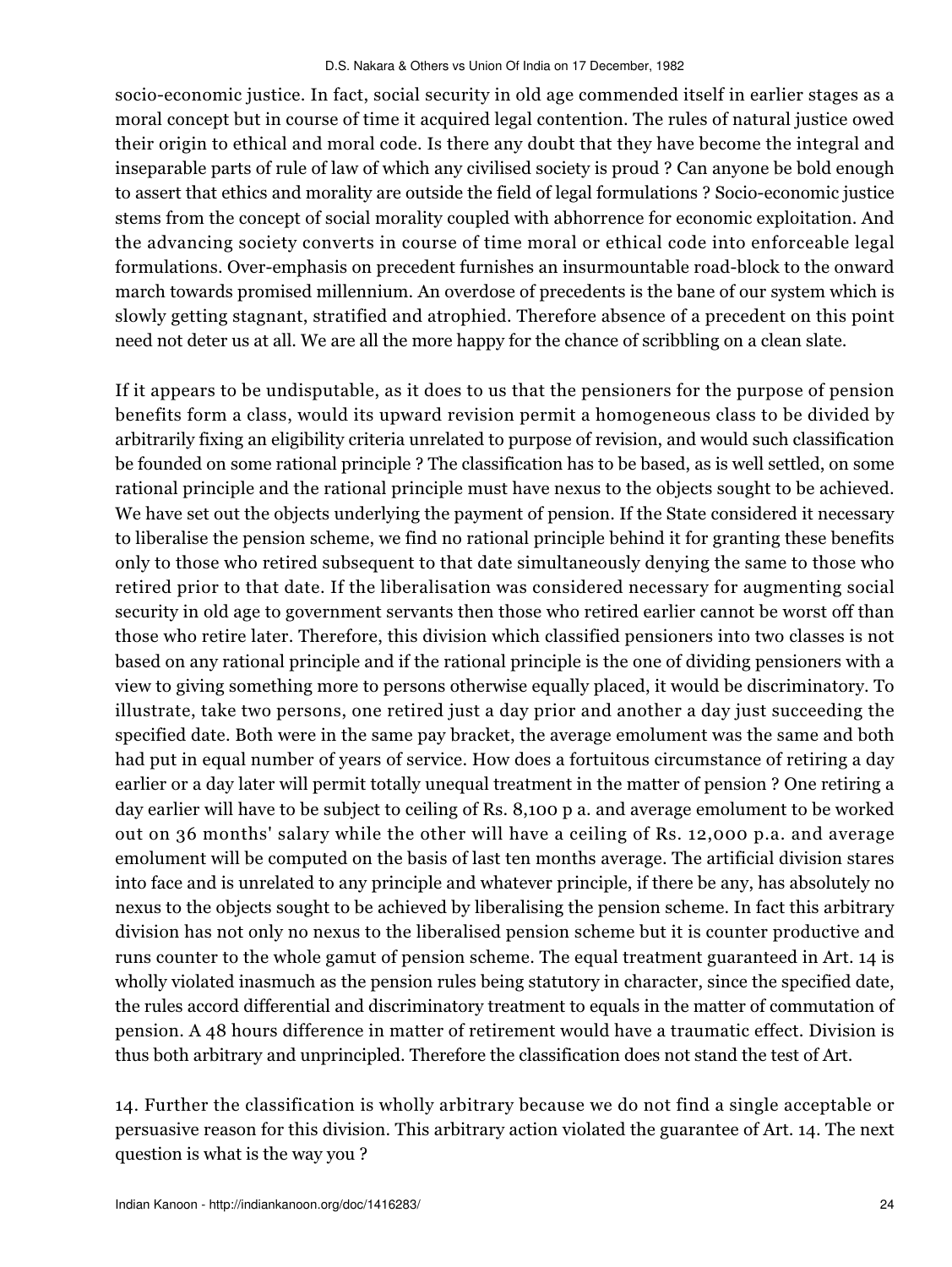The learned Attorney-General contended that the scheme is to be taken as a whole or rejected as a whole and the date from which it came into force is an integral and inseparable part of the scheme. The two sub-limbs of the submissions were that, (i) the Court cannot make a scheme having financial implications retroactive, and (ii) this Court cannot grant any relief to the pensioners who retired prior to a specified date because if more persons divide the available cake, the residue falling to the share of each especially to those who are likely to be benefited by the scheme will be comparatively smaller and as they are not before the Court, no relief can be given to the pensioners.

Let us clear one misconception. The pension scheme including the liberalised scheme available to the Government employees is non-contributory in character. It was not pointed out that there is something like a pension fund. It is recognised as an item of expenditure and it is budgeted and voted every year. At any given point of time there is no fixed or predetermined pension fund which is divided amongst eligible pensioners. There is no artificially created fund or reservoir from which pensioners draw pension within the limits of the fund, the share of each being extensive with the available fund. The payment of pension is a statutory liability undertaken by the Government and whatever becomes due and payable is budgeted for. One could have appreciated this line of reasoning where there is a contributory scheme and a pension fund from which alone pension is disbursed. That being not the case, there is no question of pensioners dividing the pension fund which, if more persons are admitted to the scheme, would pro rata affect the share. Therefore, there is no question of dividing the pension fund. Pension is a liability incurred and has to be provided for in the budget. Therefore, the argument of divisions of a cake, larger the number of sharers, smaller the share and absence of residue and therefore by augmentation of beneficiaries, pro rata share is likely to be affected and their absence making relief impermissible, is an argument born of desperation, and is without merits and must be rejected as untenable.

By our approach, are we making the scheme retroactive ? The answer is emphatically in the negative. Take a government servant who retired on April 1, 1979. He would be governed by the liberalised pension scheme. By that time he had put in qualifying service of 35 years. His length of service is a relevant factor for computation of pension. Has the Government made it retroactive, 35 years backward compared to the case of a Government servant who retired on 30th March, 1979 ? Concept of qualifying service takes note of length of service, and pension quantum is correlated to qualifying service. Is it retroactive for 35 years for one and not retroactive for a person who retired two days earlier ? It must be remembered that pension is relatable to qualifying service. It has correlation to the average emoluments and the length of service. Any liberalisation would pro tanto be retroactive in the narrow sense of the term. Otherwise it is always prospective. A statute is not properly called a retroactive statute because a part of the requisites for its action is drawn from a time antecedent to its passing. (see Craies on Statute Law, sixth edition, p.

387). Assuming the Government had not prescribed the specified date and thereby provided that those retiring pre and post the specified date would all be governed by the liberalised pension scheme, undoubtedly, it would be both prospective and retroactive. Only the pension will have to be recomputed in the light of the formula enacted in the liberalised pension scheme and effective from the date the revised scheme comes into force. And beware that it is not a new scheme, it is only a revision of existing scheme. It is not a new retiral benefit. It is an upward revision of an existing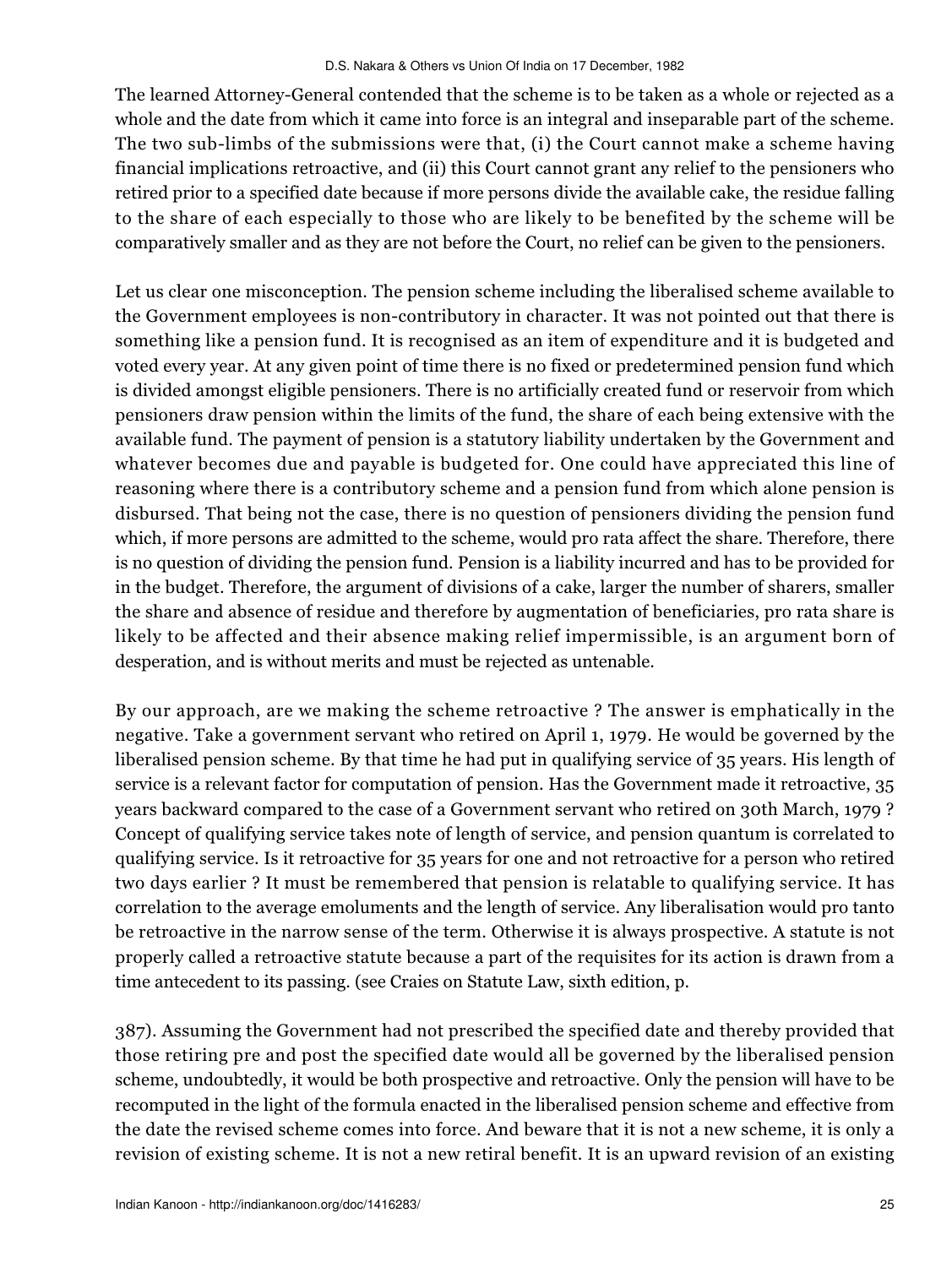benefit. If it was a wholly new concept, a new retiral benefit, one could have appreciated an argument that those who had already retired could not expect it. It could have been urged that it is an incentive to attract the fresh recruits. Pension is a reward for past service. It is undoubtedly a condition of service but not an incentive to attract new entrants because if it was to be available to new entrants only, it would be prospective at such distance of thirty-five years since its introduction. But it covers all those in service who entered thirty-five years back. Pension is thus not an incentive but a reward for past service. And a revision of an existing benefit stands on a different footing than a new retiral benefit. And even in case of new retiral benefit of gratuity under the Payment of Gratuity Act, 1972 past service was taken into consideration. Recall at this stage the method adopted when pay-scales are revised. Revised pay-scales are introduced from a certain date. All existing employees are brought on to the revised scales by adopting a theory of fitments and increments for past service. In other words, benefit of revised scale is not limited to those who enter service subsequent to the date fixed for introducing revised scales but the benefit is extended to all those in service prior to that date. This is just and fair. Now if pension as we view it, is some kind of retirement wages for past service, can it be denied to those who retired earlier, revised retirement benefits being available to future retirees only ? Therefore, there is no substance in the contention that the court by its approach would be making the scheme retroactive, because it is implicit in theory of wages.

That takes us to the last important contention of the learned Attorney General. It was urged that the date from which the scheme becomes operative is an integral part of the scheme and the doctrine of severability cannot be invoked. In other words, it was urged that date cannot be severed from the main object of the scheme because the Government would have never offered the scheme unless the date was an integral part of it. Undoubtedly when an upward revision is introduced, a date from which it becomes effective has to be provided. It is the event of retirement subsequent to the specified date which introduces discrimination in one otherwise homogeneous class of pensioners. This arbitrary selection of the happening of event subsequent to specified date denies equality of treatment to persons belonging to the same class, some preferred and some omitted. Is this eligibility qualification severable ?

It was very seriously contended, remove the event correlated to date and examine whether the scheme is workable. We find no difficulty in implementing the scheme omitting the event happening after the specified date retaining the more humane formula for computation of pension. It would apply to all existing pensioners and future pensioners. In the case of existing pensioners, the pension will have to be recomputed by applying the rule of average emoluments as set out in Rule 34 and introducing the slab system and the amount worked out within the floor and the ceiling.

But we make it abundantly clear that arrears are not required to be made because to that extent the scheme is prospective. All pensioners whenever they retired would be covered by the liberalised pension scheme, because the scheme is a scheme for payment of pension to a pensioner governed by 1972 Rules. The date of retirement is irrelevant. But the revised scheme would be operative from the date mentioned in the scheme and would bring under its umbrella all existing pensioners and those who retired subsequent to that date. In case of pensioners who retired prior to the specified date, their pension would be computed afresh and would be payable in future commencing from the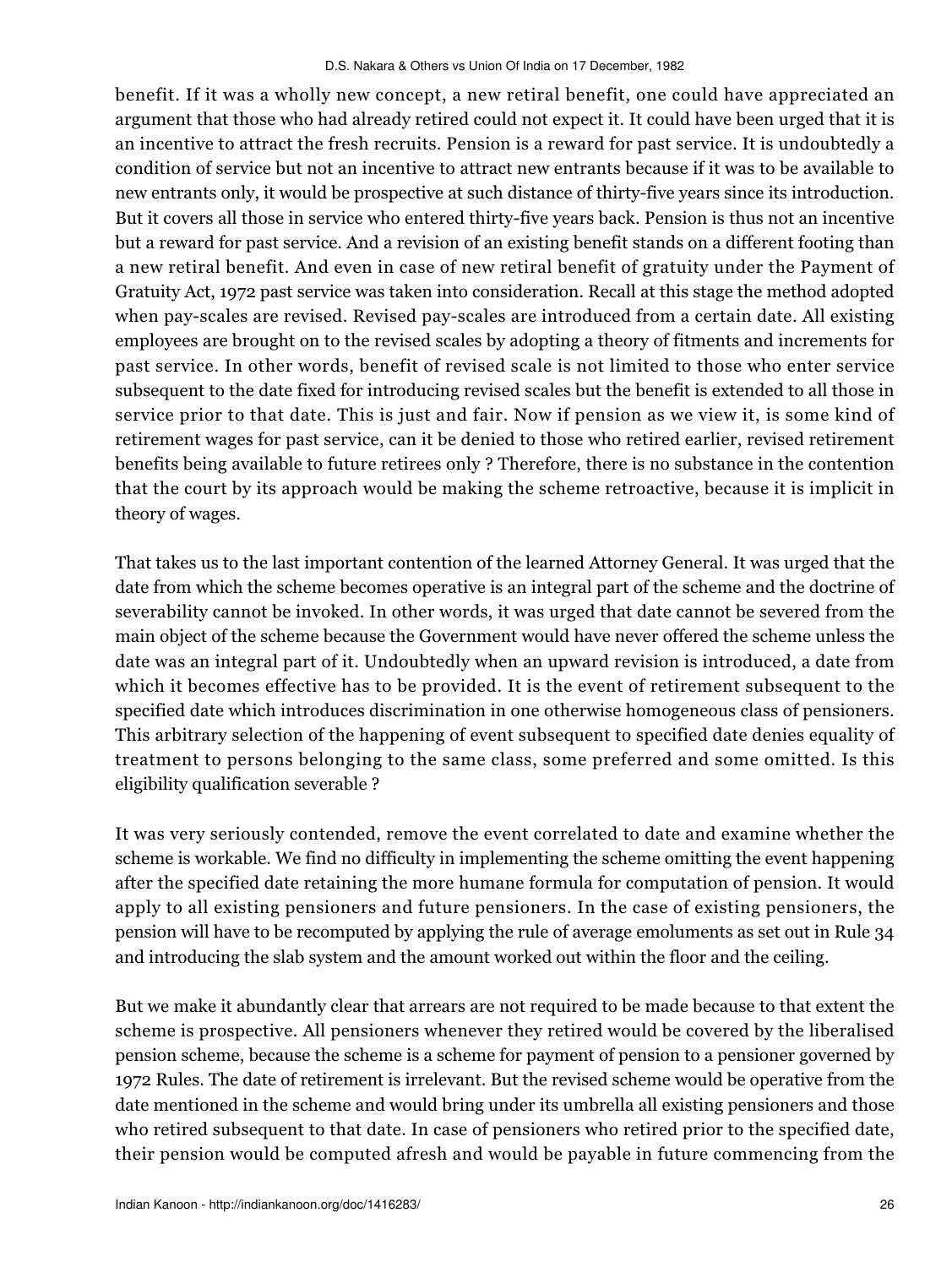specified date. No arrears would be payable. And that would take care of the grievance of retrospectivity. In our opinion, it would make a marginal difference in the case of past pensioners because the emoluments are not revised. The last revision of emoluments was as per the recommendation of the Third Pay commission (Raghubar Dayal Commission). If the emoluments remain the same, the computation of average emoluments under amended Rule 34 may raise the average emoluments, the period for averaging being reduced from last 36 months to last 10 months. The slab will provide slightly higher pension and if someone reaches the maximum the old lower ceiling will not deny him what is otherwise justly due on computation. The words "who were in service on 31st March, 1979 and retiring from service on or after the date" excluding the date for commencement of revision are words of limitation introducing the mischief and are vulnerable as denying equality and introducing an arbitrary fortuitous circumstance can be severed without impairing the formula. Therefore, there is absolutely no difficulty in removing the arbitrary and discriminatory portion of the scheme and it can be easily severed.

There is nothing immutable about the choosing of an event as an eligibility criteria subsequent to a specified date. If the event is certain but its occurrence at a point of time is considered wholly irrelevant and arbitrarily selected having no rationale for selecting it and having an undesirable effect of dividing homogeneous class and of introducing the discrimination, the same can be easily severed and set aside. While examining the case under Art. 14, the approach is not: 'either take it or leave it', the approach is removal of arbitrariness and if that can be brought about by severing the mischievous portion the court ought to remove the discriminatory part retaining the beneficial portion. The pensioners do not challenge the liberalised pension scheme. They seek the benefit of it. Their grievance is of the denial to them of the same by arbitrary introduction of words of limitation and we find no difficulty in severing and quashing the same. This approach can be legitimised on the ground that every Government servant retires. State grants upward revision of pension undoubtedly from a date. Event has occurred revision has been earned. Date is merely to avoid payment of arrears which may impose a heavy burden. If the date is wholly removed, revised pensions will have to be paid from the actual date of retirement of each pensioner. That is impermissible. The State cannot be burdened with arrears commencing from the date of retirement of each pensioner. But effective from the specified date future pension of earlier retired Government servants can be computed and paid on the analogy of fitments in revised pay-scales becoming prospectively operative. That removes the nefarious unconstitutional part and retains the beneficial portion. It does not adversely affect future pensioners and their presence in the petitions becomes irrelevant. But before we do so, we must look into the reasons assigned for eligibility criteria, namely, 'in service on the specified date and retiring after that date'. The only reason we could find in affidavit of Shri Mathur is the following statement in paragraph 5 :

"The date of effect of the impugned orders has been selected on the basis of relevant and valid considerations."

We repeatedly posed a question: what are those relevant and valid considerations and waited for the answer in vain. We say so because in the written submissions filed on behalf of the Union of India, we find not a single valid or relevant consideration much less any consideration relevant to selection of eligibility criteria. The tenor is "we select the date and it is unquestionable; either take it or leave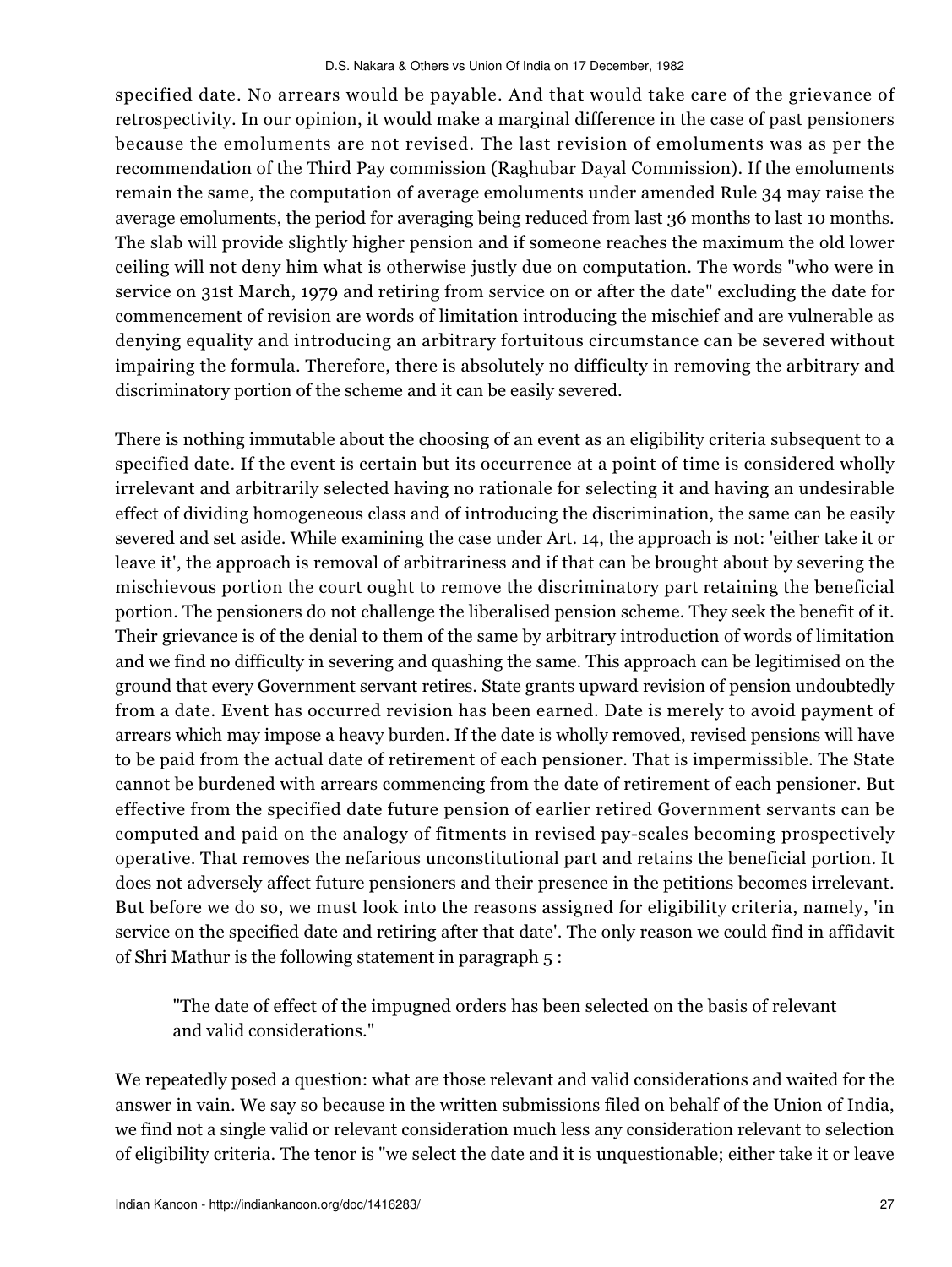it as a whole". The only submission was that the date is not severable and some submissions in support of it.

Having examined the matter on principle, let us turn to some precedents. In D.R. Nim v. Union of India(1) the appellant questioned his seniority which was to be determined in accordance with the provisions contained in Indian Police Service (Regulation of Seniority) Rules, 1954. These rules required first to ascertain the year of allotment of the person concerned for the determination of his seniority. In doing so, the Government of India directed that officers promoted to the Indian Police Service should be allowed the benefit of their continuous officiation with effect only from 19th May, 1951. The appellant challenged the order because the period of officiation from June 1947 to May 1951 was excluded for the purpose of fixation of his seniority. His grievance was that there was no rationale behind selecting this date. After taking into consideration affidavit in opposition, this Court held as under :

"It would be noticed that the date, May 19, 1951, to begin with had nothing to do with the finalisation of the Gradation List of the Indian Police Service because it was a date which had reference to the finalisation of the Gradation List for the IAS. Further this date does not seem to have much relevance to the question of avoiding the anomalous position mentioned in para 9 of the affidavit reproduced above. This date was apparently chosen for the IAS because on this date the Gradation List for all the earlier persons recruited to the service had been finalised and issued in a somewhat stable stage. But why should this date be applied to the Indian Police Service has not been adequately explained. Mr. BRL Iyengar, the learned counsel for the appellant, strongly urges that selection of May 19, 1951, as a crucial date for classifying people is arbitrary and irrational. We agree with him in this respect. It further appears from the affidavit of Mr. D.K. Guha, Deputy Secretary to the Government of India, Ministry of Home Affairs, dated December 9, 1966 that "the Government of India have recently decided in consultation with the Ministry of Law that the Ministry of Home Affairs letter No. 2/32/51-AIS, dated the 25th August, 1955 will not be applicable to those SCS/SPS officers, who were appointed to IAS/IPS prior to the promulgation of IAS/IPS (Regulation of Seniority) Rules, 1954, and the date of the issue of the above letter if their earlier continuous officiation was approved by the Ministry of Home Affairs and Union Public Service Commission". It further appears that "in the case of Shri C.S. Prasad also, an IPS Officer of Bihar, a decision has been taken to give the benefit of full continuous officiation in senior posts and to revise his year of allotment accordingly." But, it is stated that "as Shri Nim was appointed to IPS on the 22nd October 1955, i.e. after the promulgation of IPS (Regulation of Seniority) Rules, 1954, and after the issue of letter dated 25.8.1955, his case does not fall even under this category". The above statement of the case of the Government further shows that the date, May 19, 1951 was an artificial and arbitrary date having nothing to do with the application of the first and the second provisos to Rule 3 (3). It appears to us that under the second proviso to Rule 3 (3) the period of officiation of a particular officer has to be considered and approved or disapproved by the Central Government in consultation with the Commission considering all the relevant facts.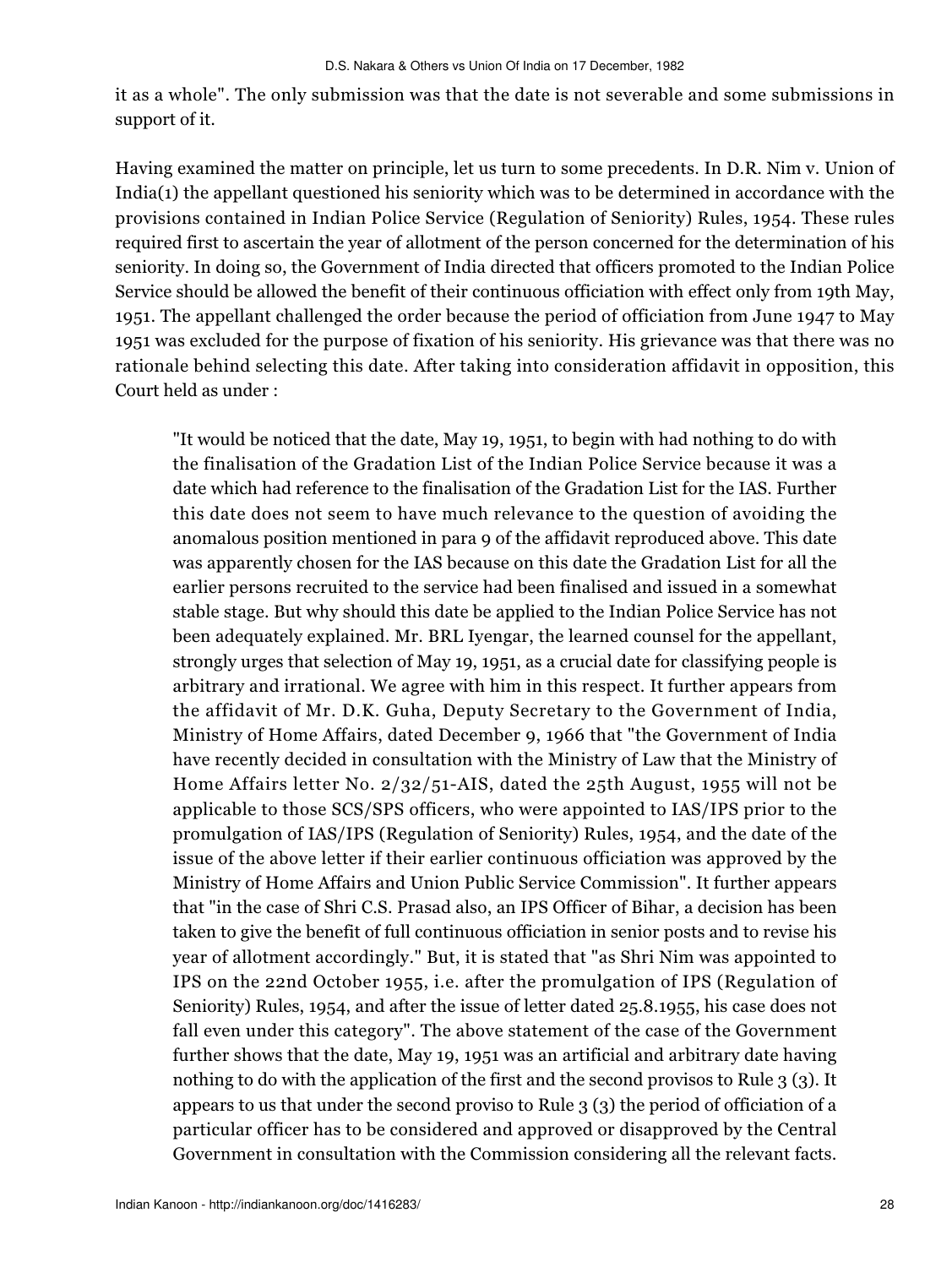The Central Government cannot pick out a date from a hat-and that is what it seems to have done in this case-and say that a period prior to that date would not be deemed to be approved by the Central Government within the second proviso."

The Court held that the Central Government cannot pick out a date from a hat and that is what it seems to have done in saying that a period prior to that date would not be deemed to be approved by the Central Government within the second proviso. In case before us, the eligibility criteria for being eligible for liberalised pension scheme have been picked out from where it is difficult to gather and no rationale is discernible nor one was attempted at the hearing. The ratio of the decision would squarely apply to the facts of this case.

Similarly in Jaila Singh & Anr. v. State of Rajasthan & Ors.(1), this Court struck down as discriminatory the division of pre-1955 and post-1955 tenants for the purpose of allotment of land made by the Rules under the Rajasthan Colonisation Act, 1954 observing that the various provisions indicate that the pre-1955 and post-1955 tenants stand on the same footing and therefore do not form different classes and hence the division was held to be based on wholly irrelevant consideration. The court further observed that it is difficult to appreciate how it would make any difference from the point of view of allotment of land, whether a tenant has been in occupation for 16 years or 18 or 20 years and why differentiation should be made with reference to the date when Rajasthan Tenancy Act came into force. This division for the purpose of allotment of land with reference to certain date was considered both arbitrary and discriminatory on the ground that it was wholly unrelated to the objects sought to be achieved.

As against this the learned Attorney-General invited our attention to Union of India & Anr. v. M/s Parameswaran Match Works etc.(2) By a notification dated July 21, 1967, benefit of a concessional rate of duty was made available if a manufacturer of matches made a declaration that the total clearance of matches from a factory would not exceed 75 million during a financial year. As framed the notification extended the benefit to manufacturers with higher capacity to avail of the concessional rate of duty by filing a declaration as visualised in the proviso to the notification by restricting their clearance to 75 million matches. This notification was amended on September 4, 1967 with a view to giving bona fide small manufacturers, whose total clearance was not estimated to be in excess of 75 million matches, the benefit of concessional rate of duty prescribed under notification dated July 21, 1967. The respondent in the case applied for a licence for manufacturing matches on September 5, 1967, that is, a day after the date on which amended notification was issued and filed a declaration that the estimated manufacture for the financial year would not exceed 75 million matches, but this was rejected. In a writ petition filed by the respondent, the High Court held that the classification was unreasonable inasmuch as the fixation of the date for making a declaration had no nexus with the object of the Act. In the appeal by the Union of India, this Court held that the concessional rate of duty was intended for small bona fide units who were in the field when the notification dated September 4, 1967 was issued. The concessional rate of duty was not intended to benefit the large units which had split up into smaller units to earn the concession. With reference to selection of the date this Court observed as under :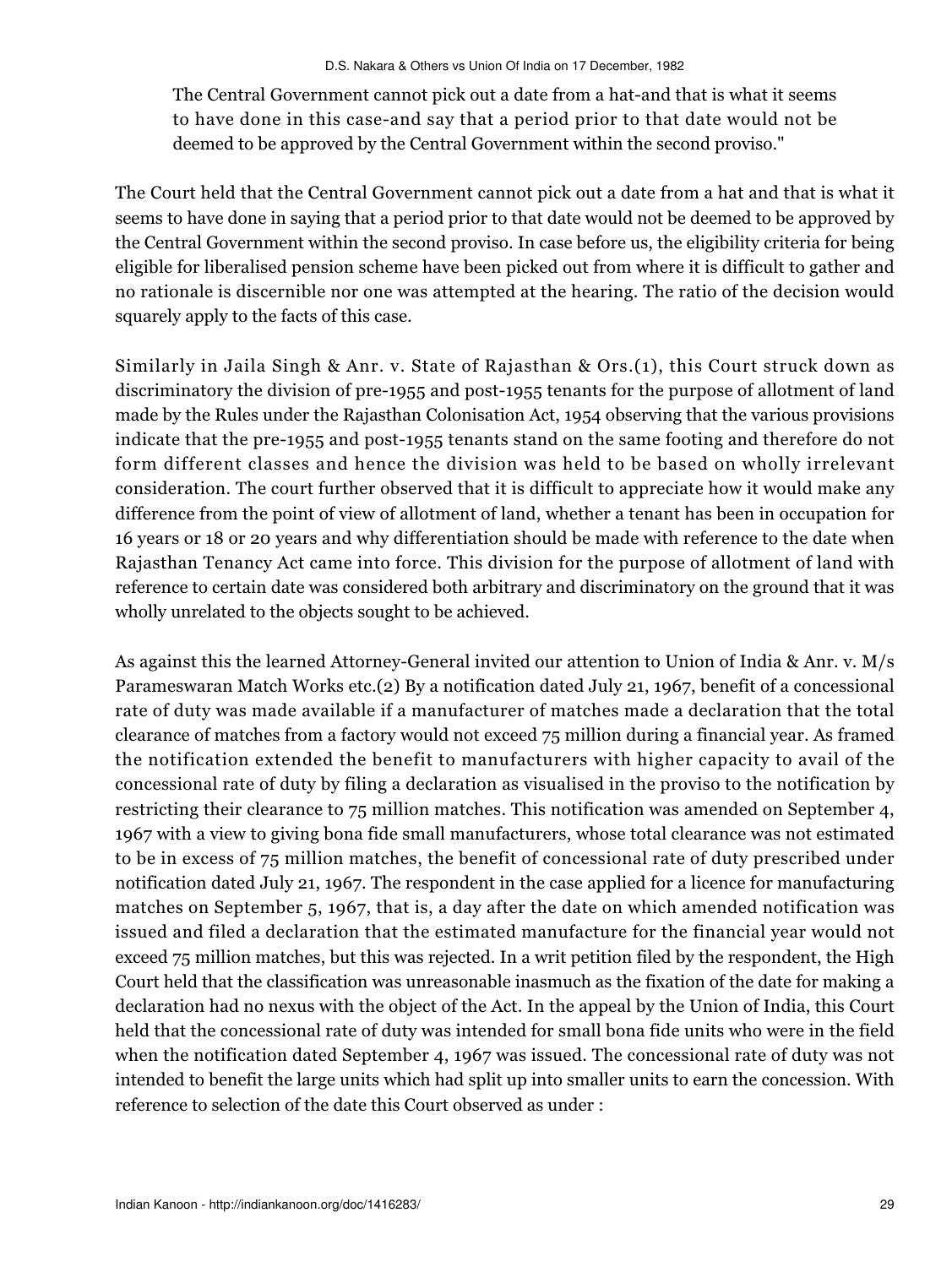"The choice of a date as a basis for classification cannot always be dubbed as arbitrary even if no particular reason is forthcoming for the choice unless it is shown to be capricious or whimsical in the circumstances. When it is seen that a line or a point there must be and there is no mathematical or logical way of fixing it precisely, the decision of the legislature or its delegate must be accepted unless we can say that it is very wide of the reasonable mark."

In reaching this conclusion the Court relied on Louisville Gas Co. v. Alabama Power Co. (1) This decision is not an authority for the proposition that whenever a date is chosen, or an eligibility criteria which divides a class, the purpose of choice unrelated to the objects sought to be achieved must be accepted as valid. In fact it is made clear in the decision itself that even if no particular reason is forthcoming for the choice unless it is shown to be capricious or whimsical, the choice of the legislature may be accepted. Therefore, the choice of the date cannot be wholly divorced from the objects sought to be achieved by the impugned action. In other words, if the choice is shown to be thoroughly arbitrary and introduces discrimination violative of Art. 14, the date can be struck down. What facts influenced the Court's decision in that case for upholding the choice of the date are worth- recalling. The Court held that the object of granting the concessional rate of duty was to protect the smaller units in the industry from the competition by the larger ones and that object would have been frustrated, if, by adopting the device of fragmentation, the larger units could become the ultimate beneficiaries of the bounty. This was the weighty consideration which prompted the court to uphold the date.

The learned Attorney General next referred to D.C. Gouse and Co. etc. v. State of Kerala & Anr. etc. (1) This Court while repelling the contention that the choice of April 1, 1973 as the date of imposition of the building tax is discriminatory with reference to Art. 14 of the Constitution, approved the ratio in the case of M/s. Parameswaran Match Works etc. supra. Even while reaching this conclusion the Court observed that it is not shown how it could be said that the date (April 1, 1973) for the levy of the tax was wide of the reasonable mark. What appealed to the Court was that earlier an attempt was made to impose the building tax with effect from March 2, 1961 under the Kerala Building Tax Act, 1961 but the Act was finally struck down as unconstitutional by this Court as per its decision dated August 13, 1968. While delivering the budget speech, at the time of introduction of the 1970-71 budget, the intention to introduce a fresh Bill for the levy of tax was made clear. The Bill was published in June 73 in which it was made clear that the Act would be brought into force from April 1, 1970. After recalling the various stages through which the Bill passed before being enacted as Act, this Court held that the choice of date April 1, 1973 was not wide of the reasonable mark. The decision proceeds on the facts of the case. But the principle that when a certain date or eligibility criteria is selected with reference to legislative or executive measure which has the pernicious tendency of dividing an otherwise homogeneous class and the choice of beneficiaries of the legislative/executive action becomes selective, the division or classification made by choice of date or eligibility criteria must have some relation to the objects sought to be achieved. And apart from the first test that the division must be referable to some rational principle, if the choice of the date or classification is wholly unrelated to the objects sought to be achieved, it cannot be upheld on the specious plea that was the choice of the Legislature.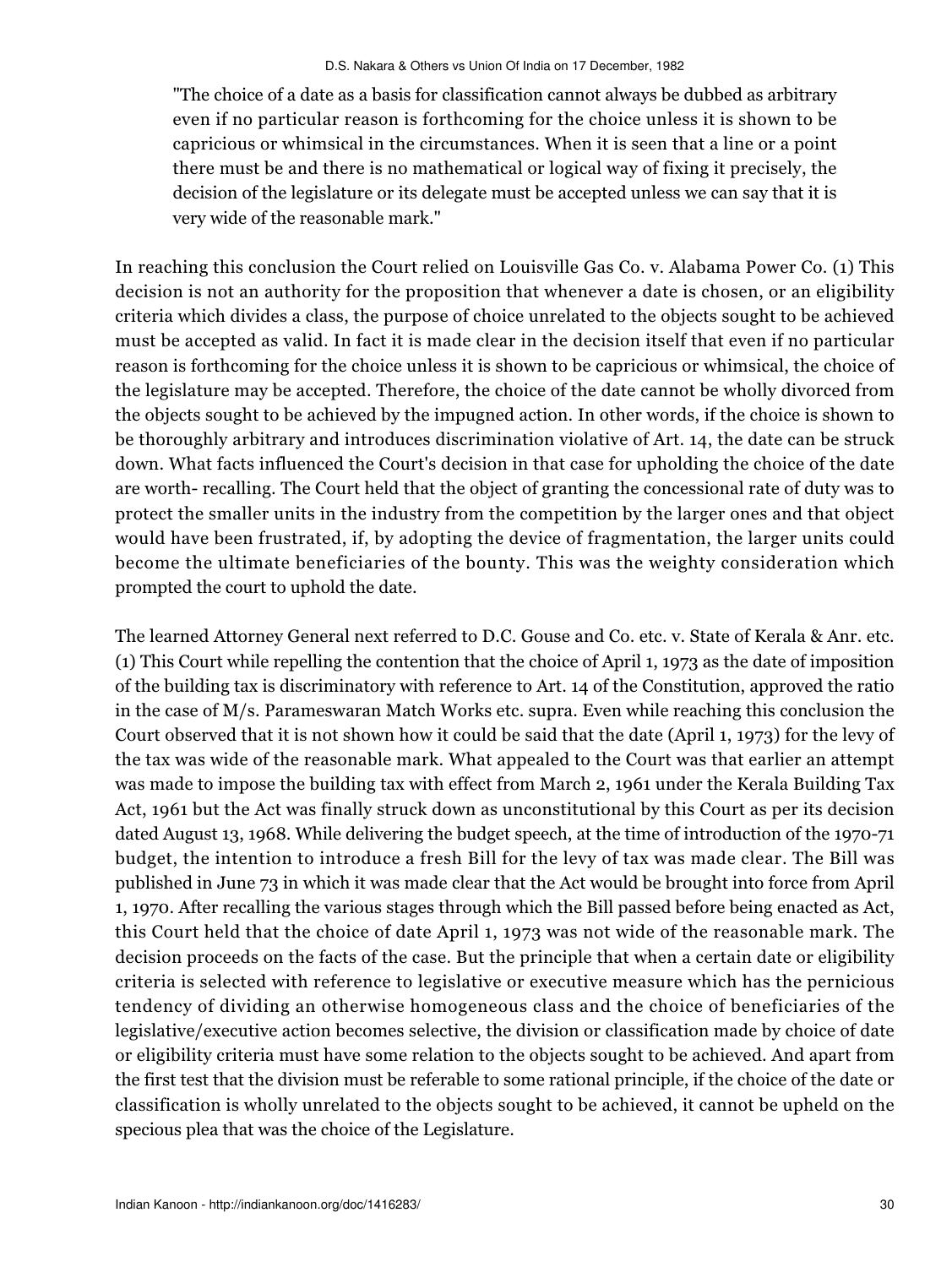Now if the choice of date is arbitrary, eligibility criteria is unrelated to the object sought to be achieved and has the pernicious tendency of dividing an otherwise homogeneous class, the question is whether the liberalised pension scheme must wholly fail or that the pernicious part can be severed, cautioning itself that this Court does not legislate but merely interprets keeping in view the underlying intention and the object, the impugned measure seeks to subserve ? Even though it is not possible to oversimplify the issue, let us read the impugned memoranda deleting the unconstitutional part. Omitting it, the memoranda will read like this :

"At present, pension is calculated at the rate of 1/80th of average emoluments for each completed year of service and is subject to a maximum of 33/80 of average emoluments and is further restricted to a monetary limit of Rs. 1,000/- per month. The President is, now, pleased to decide that with effect from 31st March, 1979 the amount of pension shall be determined in accordance with the following slabs."

If from the impugned memoranda the event of being in service and retiring subsequent to specified date is severed, all pensioners would be governed by the liberalised pension scheme. The pension will have to be recomputed in accordance with the provisions of the liberalised pension scheme as salaries were required to be recomputed in accordance with the recommendation of the Third Pay Commission but becoming operative from the specified date. It does therefore appear that the reading down of impugned memoranda by severing the objectionable portion would not render the liberalised pension scheme vague, unenforceable or unworkable.

In reading down the memoranda, is this Court legislating ? Of course 'not'. When we delete basis of classification as violative of Art. 14, we merely set at naught the unconstitutional portion retaining the constitutional portion.

We may now deal with the last submission of the learned Attorney General on the point. Said the learned Attorney- General that principle of severability cannot be applied to augment the class and to adopt his words 'severance always cuts down the scope, never enlarges it'. We are not sure whether there is any principle which inhibits the Court from striking down an unconstitutional part of a legislative action which may have the tendency to enlarge the width and coverage of the measure. Whenever classification is held to be impermissible and the measure can be retained by removing the unconstitutional portion of classification, by striking down words of limitation, the resultant effect may be of enlarging the class. In such a situation, the Court can strike down the words of limitation in an enactment. That is what is called reading down the measure. We know of no principle that 'severance' limits the scope of legislation and can never enlarge it. To refer to the Jaila Singh's case (supra), when for the benefit of allotment of land the artificial division between pre-1955 and post-1955 tenant was struck down by this Court, the class of beneficiaries was enlarged and the cake in the form of available land was a fixed quantum and its distribution amongst the larger class would protanto reduce the quantum to each beneficiary included in the class. Similarly when this Court in Randhir Singh's case (supra) held that the principle of 'equal pay for equal work' may be properly applied to cases of unequal pay based on no classification or irrational classification it enlarged the class of beneficiaries. Therefore, the principle of 'severance' for taking out the unconstitutional provision from an otherwise constitutional measure has been well recognised. It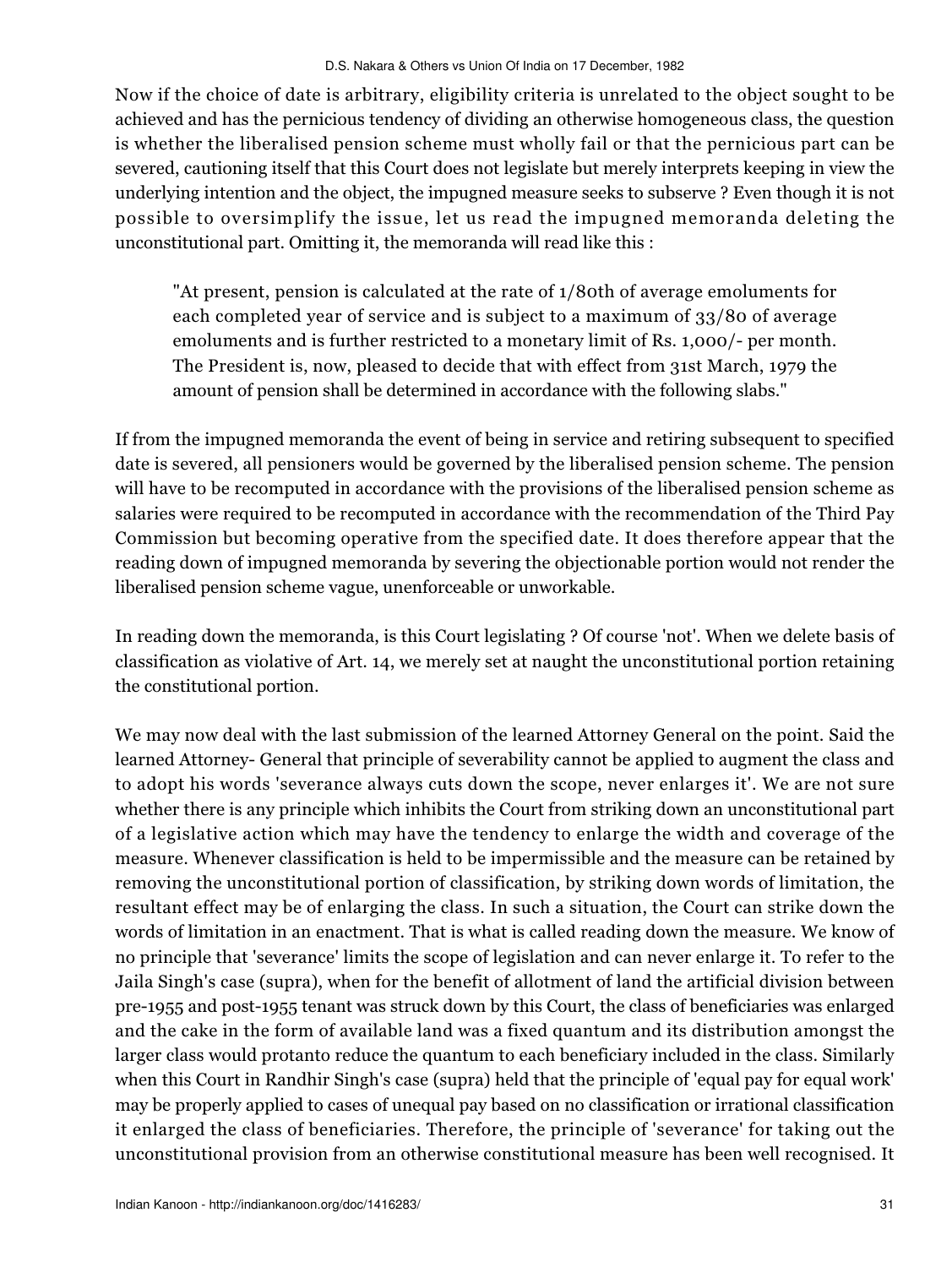would be just and proper that the provision in the memoranda while retaining the date for its implementation, but providing 'that in respect of Government servants who were in service on the 31st March, 1979 but retiring from service in or after that date' can be legally and validly severed and must be struck down. The date is retained without qualification as the effective date for implementation of scheme, it being made abundantly clear that in respect of all pensioners governed by 1972 Rules, the pension of each may be recomputed as on April 1, 1979 and future payments be made in accordance with fresh computation under the liberalised pension scheme as enacted in the impugned memoranda. No arrears for the period prior to 31st March, 1979 in accordance with revised computation need be paid.

In this context the last submission of the learned Attorney General was that as the pension is always correlated to the date of retirement, the Court cannot change the date of retirement, and impose fresh commutation benefit. We are doing nothing of this kind. The apprehension is wholly unfounded. The date of retirement of each employee remains as it is. The average emoluments have to be worked out keeping in view the emoluments drawn by him before retirement but in accordance with the principles of the liberalised pension scheme. The two features which make the liberalised pension scheme more attractive is the redefining of average emoluments in Rule 34, and introduction of slab system simultaneously raising the ceiling. Within these parameters, the pension will have to be recomputed with effect from the date from which the liberalised pension scheme came into force i.e. March 31, 1979. There is no question of fresh commutation of pension of the pensioners who retired prior to 31st March, 1979 and have already availed of the benefit of commutation. It is not open to them to get that benefit at this late date because commutation has to be availed of within specified time limit from the date of actual retirement. May be some marginal retirees may earn the benefit. That is inevitable. To say that by our approach we are restructuring the liberalised pension scheme, is to ignore the constitutional mandate. Similarly, the court is not conferring benefits by this approach, the court only removes the illegitimate classification and after its removal the law takes its own course.

But in this context the learned Attorney submitted the following quotation which appears to have been extracted from a decision of American Court, citation of which was not available. The quotation may be extracted from the written submission. It reads as under:

"It remains to enquire whether this plea that Congress would have enacted the legislation and the Act being limited to employees engaged in commerce within the district of Columbia and the Territory. If we are satisfied that it would not or that the matter is in such doubt that we are unable to say what Congress would have done omitting the unconstitutional features then the statute must fail."

We entertain no such apprehension. The Executive with parliamentary mandate liberalised the pension scheme. It is implicit in liberalising the scheme that the deed to grant little higher rate of pension to the pensioners was considered eminently just. One could have understood persons in the higher pay bracket being excluded from the benefits of the scheme because it would have meant that those in higher pay bracket could fend for themselves. Such is not the exclusion. The exclusion is of a whole class of people who retire before a certain date. Parliament would not have hesitated to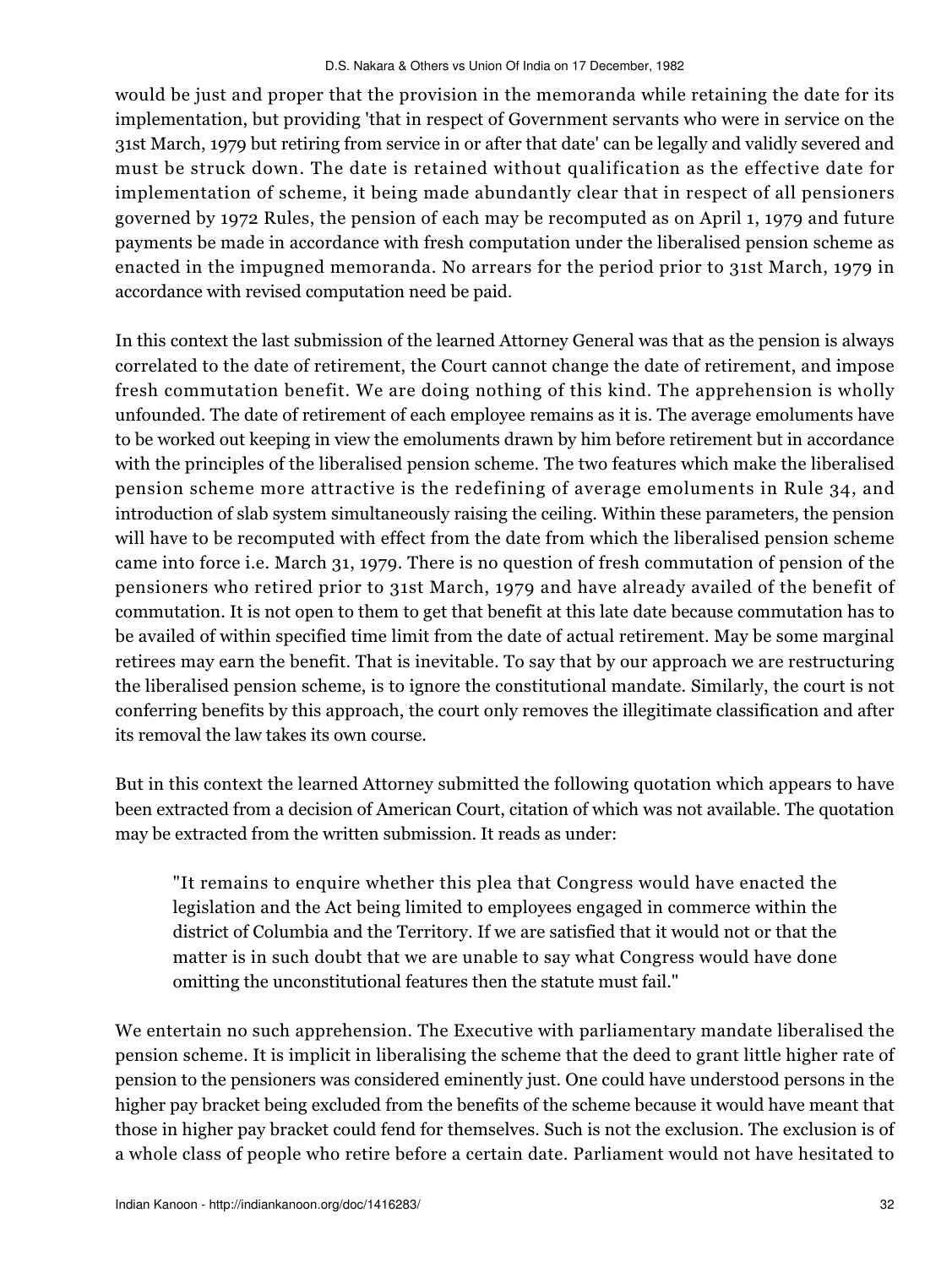extend the benefit otherwise considered eminently just, and this becomes clearly discernible from page 35 of 9th Report of Committee on Petitions (Sixth Lok Sabha) April, 1976. While examining their representation for better pensionary benefit, the Committee concluded as under:

"The Committee are of the view that Government owe a moral responsibility to provide adequate relief to its retired employees including pre 1.1.1973 pensioners, whose actual value of pensions has been eroded by the phenomenal rise in the prices of essential commodities. In view of the present economic conditions in India and constant rise in the cost of living due to inflation, it is all the more important even from purely humanitarian considerations if not from the stand point of fairness and justice, to protect the actual value of their meagre pensions to enable the pensioners to live in their declining years with dignity and in reasonable comfort."

Therefore, we are not inclined to share the apprehension voiced by the learned Attorney that if we strike down the unconstitutional part, the parliament would not have enacted the measure. Our approach may have a parliamentary flavour to sensitive noses.

The financial implication in such matters has some relevance. However in this connection, we want to steer clear of a misconception. There is no pension fund as it is found either in contributory pension schemes administered in foreign countries or as in Insurance-linked pensions. Noncontributory pensions under 1972 rules is a State obligation. It is an item of expenditure voted year to pear depending upon the number of pensioners and the estimated expenditure. Now when the liberalised pension scheme was introduced, we would justifiably assume that the Government servants would retire from the next day of the coming into operation of the scheme and the burden will have to be computed as imposed by the liberalised scheme. Further Government has been granting since nearly a decade temporary increases from time to time to pensioners. Therefore, the difference will be marginal.

Further, let it not be forgotten that the old pensioners are on the way out and their number is fast decreasing. While examining the financial implication, this Court is only concerned with the additional liability that may be imposed by bringing in pensioners who retired prior to April 1, 1979 within the fold of liberalised pension scheme but effective subsequent to the specified date. That it is a dwindling number is indisputable. And again the large bulk comprises pensioners from lower echelons of service such as Peons, L.D.C., U.D.C., Assistant etc. In a chart submitted to us, the Union of India has worked out the pension to the pensioners who have retired prior to the specified date and the comparative advantage, if they are brought within the purview of the liberalised pension scheme. The difference upto the level of Assistant or even Section Officer is marginal keeping in view that the old pensioners are getting temporary increases. Amongst the higher officers, there will be some difference because the ceiling is raised and that would introduce the difference. It is however necessary to refer to one figure relied upon by respondents. It was said that if pensioners who retired prior to 31st March, 1979 are brought within the purview of the liberalised pension scheme, Rs. 233 crores would be required for fresh commutation. The apparent fallacy in the submission is that if the benefit of commutation is already availed of, it cannot and need not be reopened. And availability of other benefits is hardly a relevant factor because pension is admissible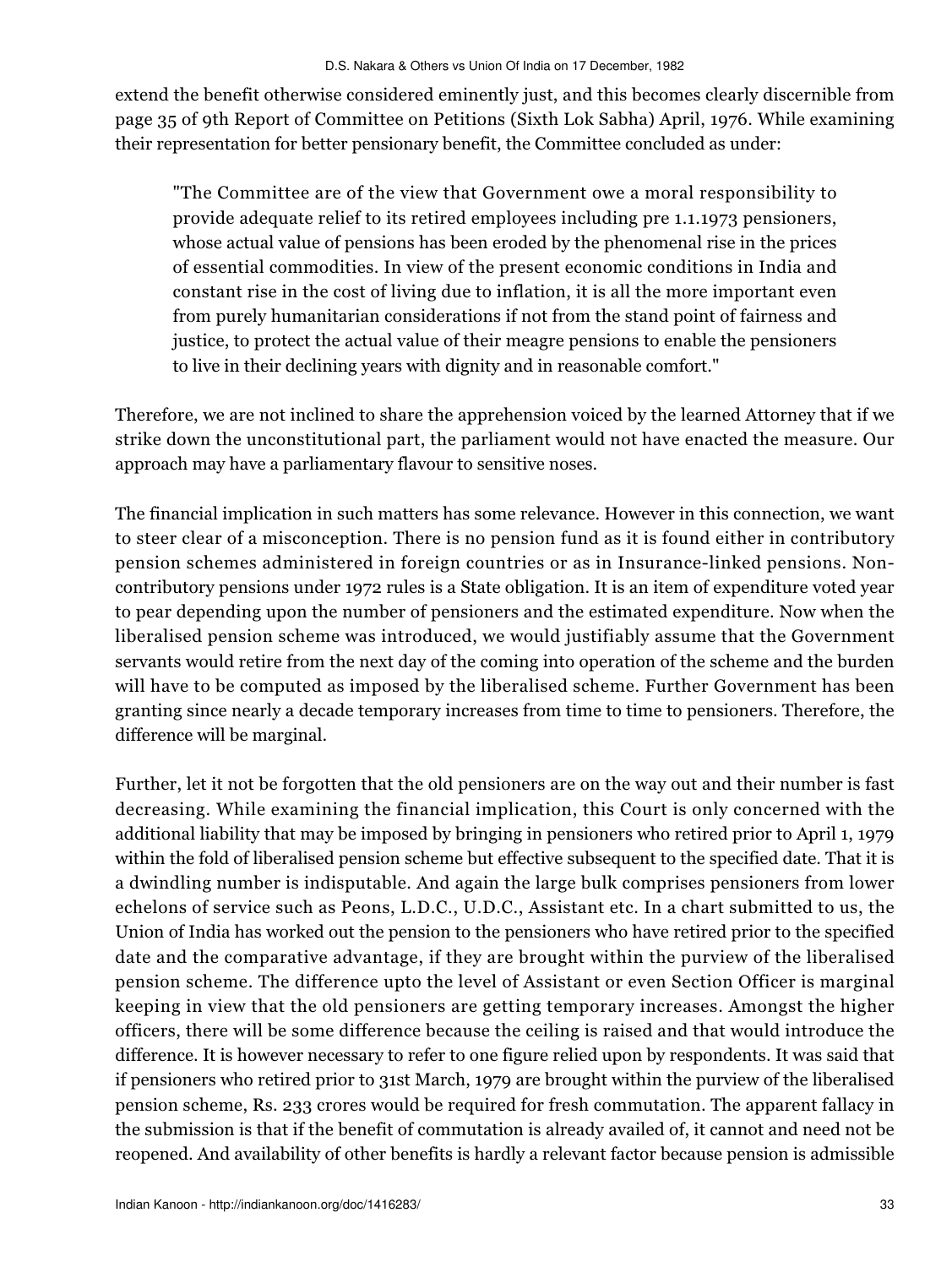to all retirees. The figures submitted are thus neither frightening nor the liability is supposed to be staggering which would deflect us from going to the logical end of constitutional mandate. Even according to the most liberal estimate, the average yearly increase is worked out to be Rs. 51 crores but that assumes that every pensioner has survived till date and will continue to survive. Therefore, we are satisfied that the increased liability consequent upon this judgment is not too high to be unbearable or such as would have detracted the Government from covering the old pensioners under the scheme.

Locus standi of third petitioner was questioned. Petitioner No. 3 is a Society registered under the Societies Registration Act of 1860. It is a non-political non-profit and voluntary organisation. Its members consist of public spirited citizens who have taken up the cause of ventilating legitimate public problems. This Society received a large number of representations from old pensioners, individually unable to undertake the journey through labyrinths of legal judicial process, costly and protracted, and. therefore, approached petitioner No. 3 which espoused their cause Objects for which the third petitioner-Society was formed were not questioned. The majority decision of this Court in S.P. Gupta v. Union of India(1) rules that any member of the public having sufficient interest can maintain an action for judicial redress for public injury arising from breach of public duty or from violation of some provision of the Constitution or the law and seek enforcement of such public duty and observance of such constitutional or legal provision. Third petitioner seeks to enforce rights that may be available to a large number of old infirm retirees. Therefore, its locus standi is unquestionable. But it is a point of academic important because locus standi of petitioners Nos. 1 and 2 was never questioned.

That is the end of the journey. With the expanding horizons of socio-economic justice, the socialist Republic and welfare State which we endeavour to set up and largely influenced by the fact that the old men who retired when emoluments were comparatively low and are exposed to vagaries of continuously rising prices, the falling value of the rupee consequent upon inflationary inputs, we are satisfied that by introducing an arbitrary eligibility criteria: 'being in service and retiring subsequent to the specified date' for being eligible for the liberalised pension scheme and thereby dividing a homogeneous class, the classification being not based on any discernible rational principle and having been found wholly unrelated to the objects sought to be achieved by grant of liberalised pension and the eligibility criteria devised being thoroughly arbitrary, we are of the view that the eligibility for liberalised pension scheme of being in service on the specified date and retiring subsequent to that date' in impugned memoranda, Exhibits P-I and P-2, violates Art. 14 and is unconstitutional and is struck down. Both the memoranda shall be enforced and implemented as read down as under: In other words, in Exhibit P-1, the words:

"that in respect of the Government servants who were in service on the 31st March, 1979 and retiring from service on or after that date"

and in Exhibit P-2, the words:

"the new rates of pension are effective from 1st April 1979 and will be applicable to all service officers who became/become non-effective on or after that date."